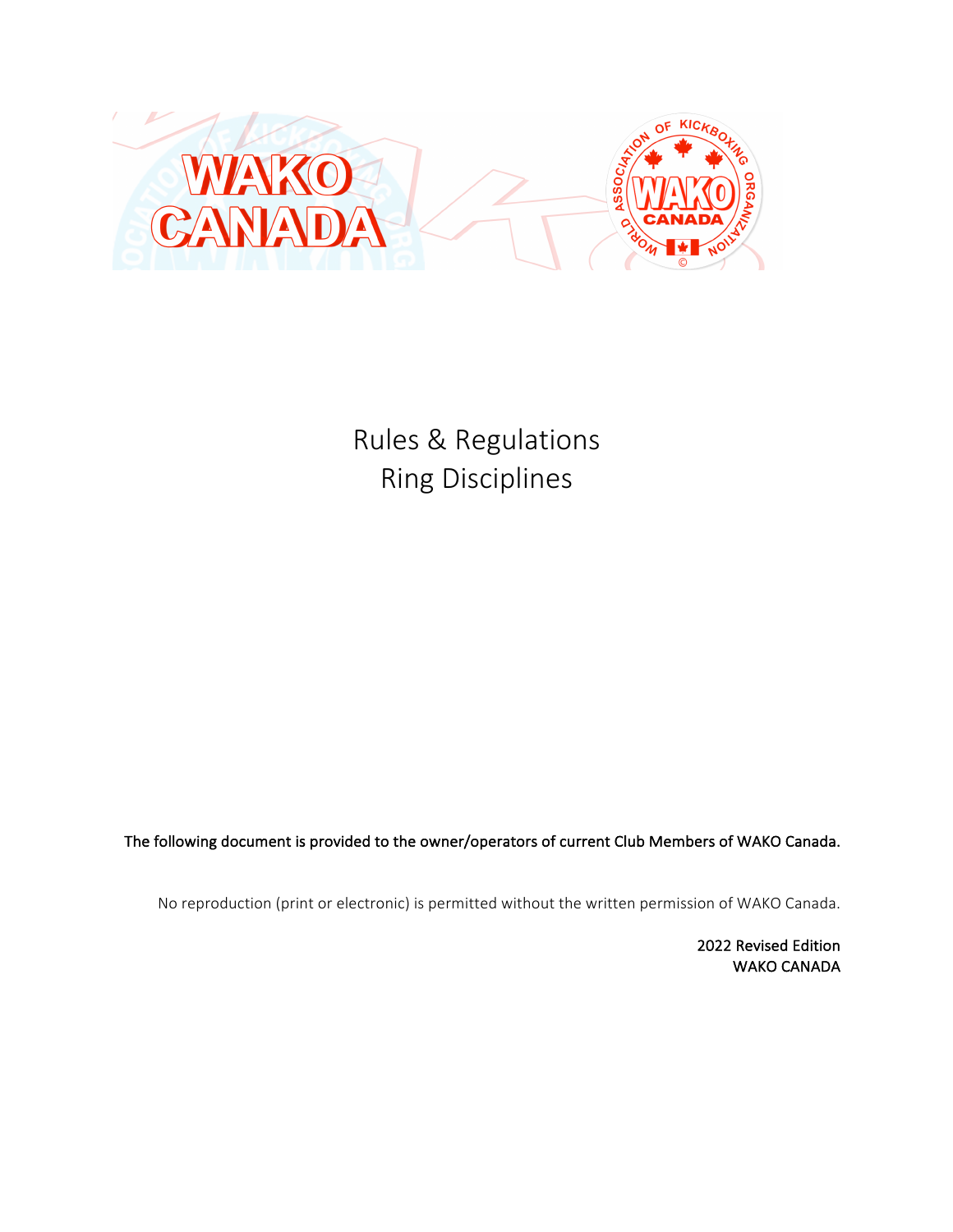#### *MISSION*

# *WAKO* Canada will be the national leader in promoting excellence in amateur kickboxing through events, courses, and certification of athletes, coaches, officials, and recreational participants.

#### **Center of Excellence**

WAKO CANADA is dedicated to the highest level of excellence in the planning, implementation and review of each of its programs and operations. The effort is to build upon any successes and always look for areas of improvement and systems growth.

#### *Focus* on Safety and Health

WAKO CANADA has established the highest safety standards to ensure the well-being of all athletes and recreational participants involved in all disciplines of amateur kickboxing.

#### *Industry Leader*

WAKO CANADA strives to be a leader within the martial arts and kickboxing industries. This goal will be realized through the core objective of meeting the needs of all stakeholders within the industry including school/gym owners, coaches, event coordinators, all levels of participants, and volunteers.

## *Fostering Cooperation*

WAKO CANADA will work openly with all individuals and groups committed to the cooperative growth of amateur kickboxing and martial arts. A fundamental principle of WAKO CANADA is to foster a cooperative framework within the sector.

#### **Demonstrating Ethics and Values**

WAKO CANADA is committed to upholding the highest ethical principles in all of its operations and events. Our leaders will demonstrate appropriate conduct, positive attitudes and will always work to create an environment that is respectful, safe and healthy and discrimination and harassment free.

#### *Worldwide Presence*

WAKO CANADA will be internationally known for its domestic operations and development of national amateur teams. We will network and affiliate itself with sanctioning bodies, national organizations and event coordinators committed to the principles and values of the organization.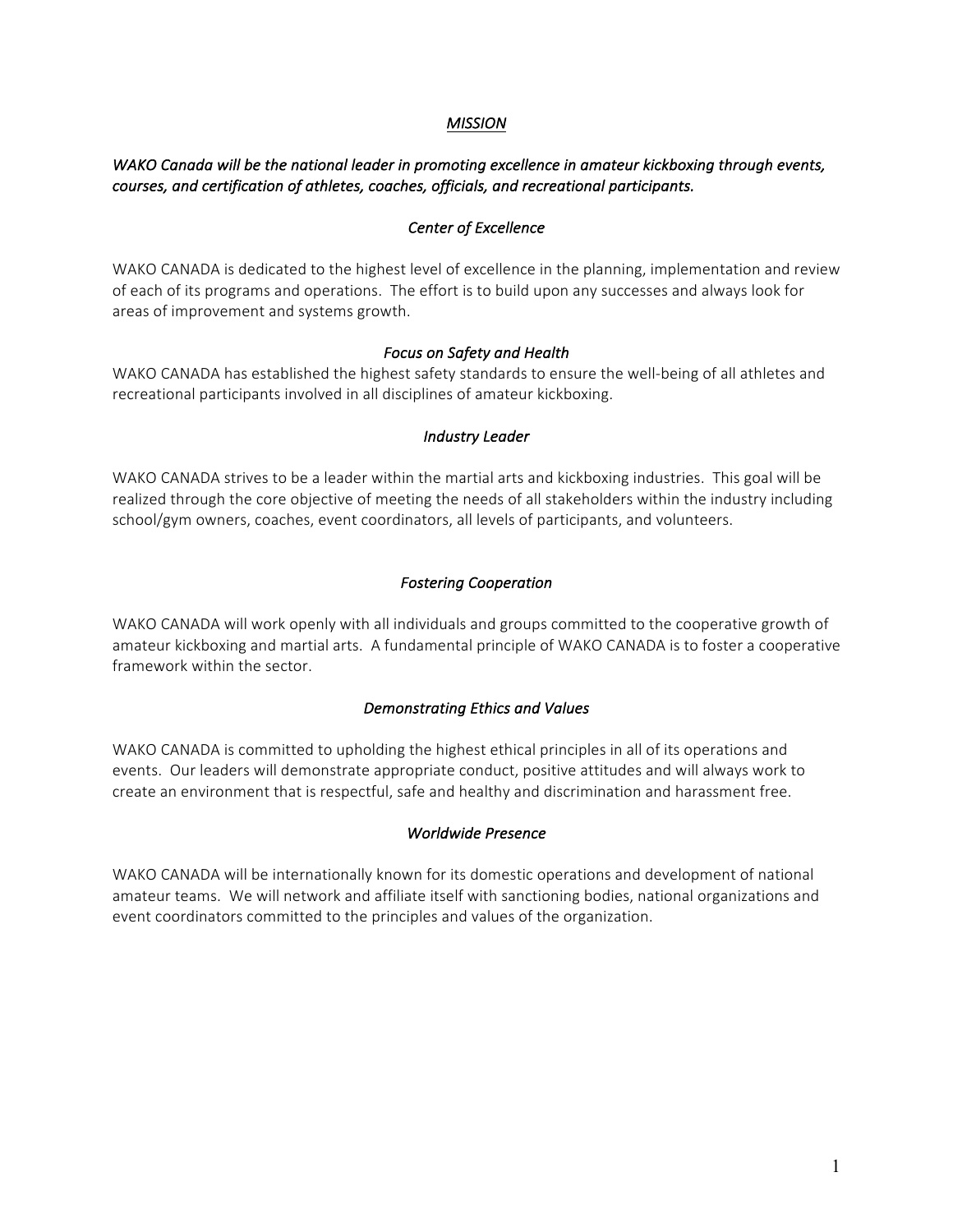# Definitions

*WAKO* CANADA aims to standardize all disciplines of sport kickboxing across Canada. This goal is the development of a truly national organization with consistency from region to region. The following terms and definitions will be used by WAKO CANADA in all of its programs, services and operations.

Amateur Kickboxing - A physical activity involving two players engaged in a tactical game of strikes, in which each player attempts to outscore the opposing player by utilizing defensive and offensive strategies according to established rules and procedures.

Member Club - A club that has fulfilled the WAKO CANADA registration requirements completely  $$ including the registration of the club owner, all coaches and all individual members.

Coach - A qualified instructor/teacher who develops the athlete or participant during practice and competitions and has fulfilled the WAKO CANADA registration and certification requirements.

Competitive Athlete - A skilled participant who engages in approved competitions to further their abilities with other athletes of similar parameters (age, weight, experience) and has fulfilled the WAKO CANADA registration requirements.

Recreational Participant - A participant that pursues the activity for the personal goals of fitness and skills development without engaging in approved competitions or sparring and has fulfilled the WAKO CANADA registration requirements.

Official - A volunteer who provides leadership at approved competitions by administering the rules and regulations and has fulfilled the WAKO CANADA registration and certification requirements.

Event Coordinator - A registered member of WAKO Canada that organizes a sanctioned competition for the benefit of athletes to gain competitive experiences in a safe and regulated event. Event Coordinators must be from a WAKO CANADA Member Club. That club is accountable for ensuring all organizational regulations and fulfilled throughout the planning, marketing and implementation of the event.

Tournament Format Competition - A WAKO CANADA approved competition in which more than two athletes can enter a specific category and progress through single bout victories towards a final match for the entire category.

Single Bout Format Competition  $- A$  WAKO CANADA approved competition in which single bouts are prearranged between two athletes per match with similar parameters (age, weight, experience).

Approved equipment - Safety equipment that meets approved WAKO CANADA standards to ensure safety of both participants.

Amateur Athlete - All athletes that has not competed for 'prize money' for their participation in any combat sport including but not limited to – boxing, mixed martial arts (MMA), grappling, no holds barred, ju jitsu, toughman contests, or any martial arts events.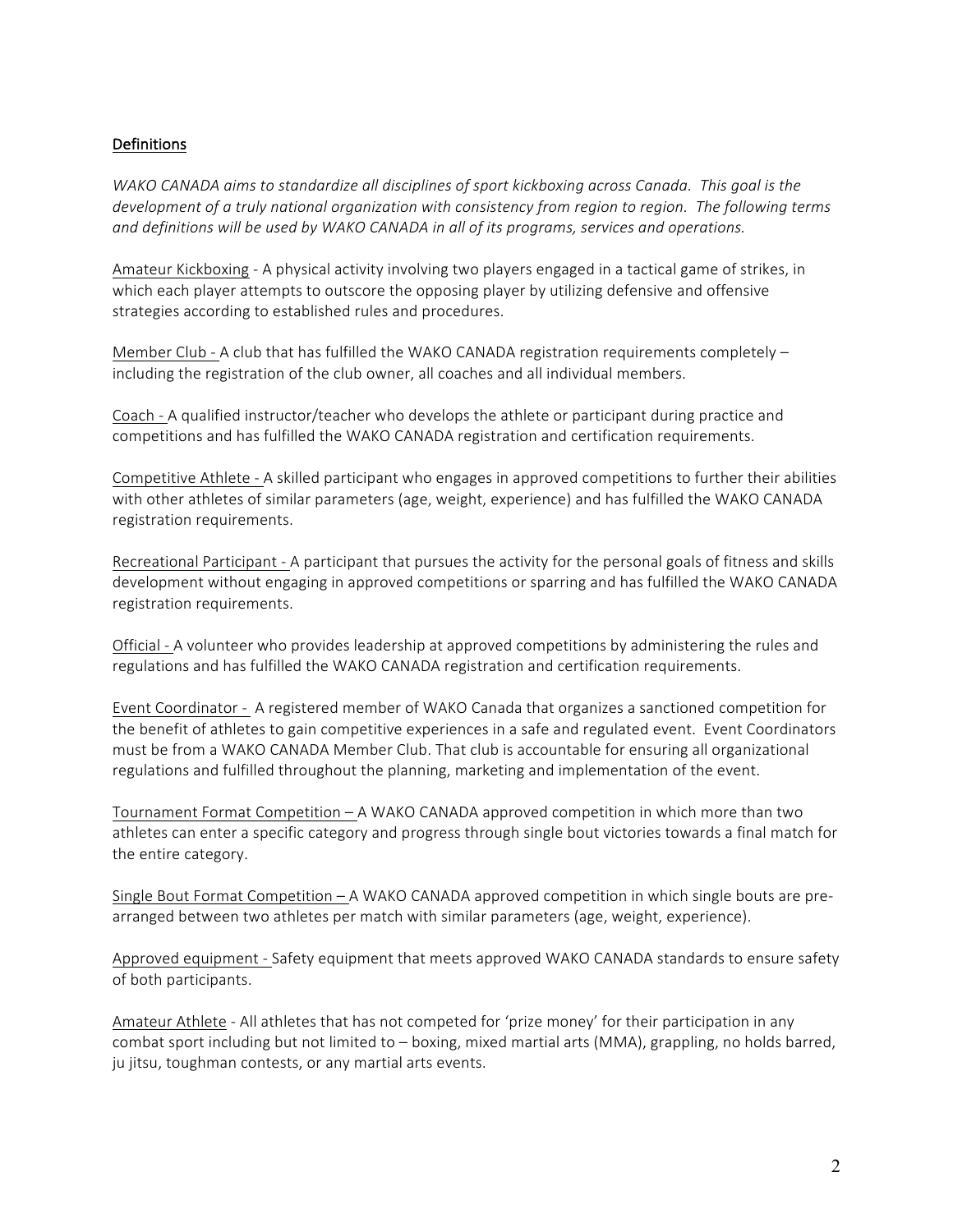# *RING SPORT KICKBOXING RULES AND REGULATIONS*

## **I. EVENT REQUIREMENTS**

The Event Coordinator is responsible for ensuring the safety of all athletes and the smooth running of the *event in accordance to WAKO CANADA regulations and all regulations of a provincial commission or sport body* which regulates amateur kickboxing/Thai boxing/amateur MMA in the respective jurisdiction. All *Event Coordinators are required to be WAKO CANADA Club owners, provincial/territorial associations or the national association.* 

# A. Application

- 1. The WAKO CANADA office must receive the Event Sanctioning application and fee 90 days prior to the requested date of the event. The date for the competition must be approved by WAKO CANADA office prior to submitting the application.
- 2. A bout list must be submitted to the WAKO CANADA office 30 days prior to the event date. The WAKO CANADA office will provide information on the status of the athletes only. It is the responsibility of the Event Coordinator to ensure that all athletes have a valid WAKO Canada athlete passport valid for the competition year.
- 3. A video of all bouts must be sent to the WAKO Canada office within 10 business days of the competition. This can be sent as a memory stick, DVD or a link to a YOUTUBE video.
- 4. The Event Coordinator must provide evidence of commercial general liability for the event, listing the WAKO CANADA as an additional party under the coverage.
- 5. All event officials must have a WAKO CANADA Officials License valid for the current year. The numbers of officials are dependent on the number of bouts and format of the competition.
- 6. All coaches must have a valid WAKO CANADA coaching card valid for the current year.
- 7. All medical incident forms must be completed immediately after the bout in which the incident or injury occurred.

# B. Officials

- 1. Mandatory Officials
	- a. Chief Official (CO) there must be a minimum of one **WAKO CANADA Level III Certified Official** on site during the event. WAKO CANADA will assign two CO's for events and they will work as a team and have final decision over all aspects of the competition and officiating. They will ensure that rules, regulations and policies are adhered to and have the authority to make modifications in the competition due to extenuating circumstances. The CO's are required to run the weigh-ins and oversee the pre-bout medical examinations.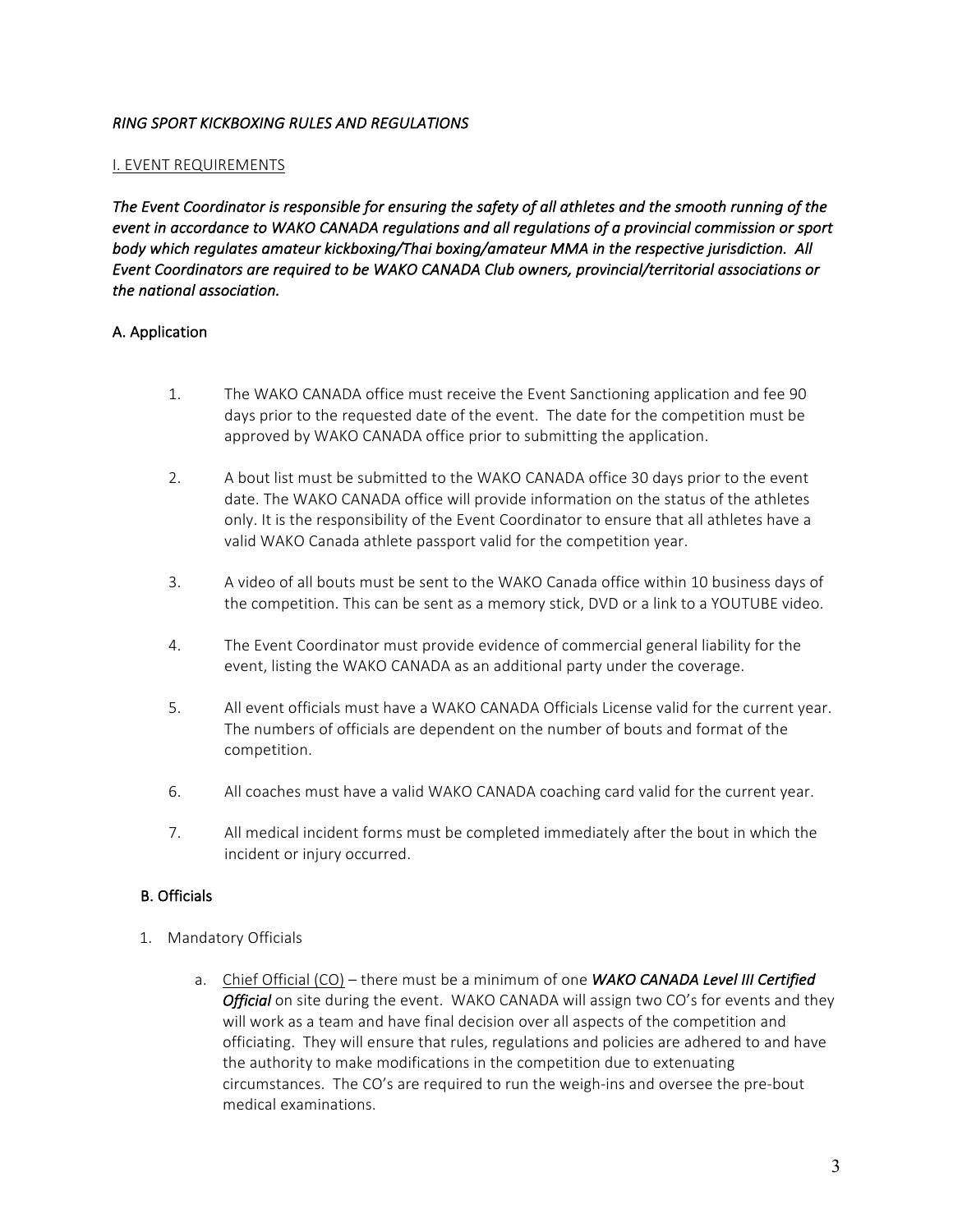- b. Ring Doctor A registered **Canadian Physician** must be present during the bouts and must conduct medical examinations a minimum of 60 minutes to a maximum of 3 hours prior to the commencing of the bouts. The physician must be able to practice in the province or territory of the competition.
- c. EMT There must be an *Emergency Medical Team* to assist the ring doctor. These persons can include certified athletic therapist, paramedic, physiotherapist, nurse, or anyone certified in advanced first aid/CPR. The EMT must be on site to assist in the prebout medicals as well as during all bouts.
- d. Officials A minimum of 4 **Certified Officials** are required for every 12 bouts. However, WAKO CANADA will send out five officials for each event along with the two CO's.

# C. Ring

- 1. Dimensions The ring will be a regulation boxing ring that shall measure a minimum of 5.0 m square to a maximum of 6.0 m square. These measurements shall be inside the line of the ropes.
- 2. The ring floor shall extend beyond the ropes a minimum of 0.4 meters.
- 3. The ring floor shall be padded with a surface material of felt, rubber or canvas that covers the entire platform. The surface must be clean, even and free of damages. Any tears must be mended with new material that ensures an even surface.
- 4. There must be a padded elastic under layer that is between 1.5 and 3.0 cm thick.
- 5. The spectator seats must be a minimum of 1.5 meters away from all official tables on all 4 sides of the ring. The Event Coordinator can request a barrier between the spectators and the competition area as well as volunteer/staff to ensure that spectators are not within this area.
- 6. The four corner posts shall be well padded to ensure the safety of the athletes.
- 7. One corner post shall be red and the corner post, directly across, shall be blue to correspond to the athletes and the other two corner posts must be white. Sponsor names can be placed on the posts but must not detract from the color.
- 8. There will be a minimum of three ring ropes of a thickness of 3 cm that are covered with a padded material. The lowest rope must be a minimum of 40 cm from the ring floor.
- 9. The ring ropes will be joined at each side by two pieces of sturdy material or thin rope.

# D. Ring Equipment

- 1. The Event Coordinator shall have the following items for the competition:
	- a. Weigh scale, two stools, timer, buzzer/bell, two ring steps/stairs, broom, mop, cleaning/disinfectant solution, heavy-duty tape, scissors, and extra thin rope.
	- b. A comprehensive first aid kit with sufficient rubber gloves for the referee(s)
	- c. A minimum of 5 sets of scoring clickers (10 clickers in total)
	- d. A minimum of three sets of red/blue gloves for every 12 bouts.
		- i. The gloves must be 10oz amateur style with no thumbs or attached thumbs.
		- $ii.$  The gloves must be clean and in good condition with the padding firmly in place with no tears inside the glove or anywhere on the surface area.
		- iii. The gloves must be approved by the chief official.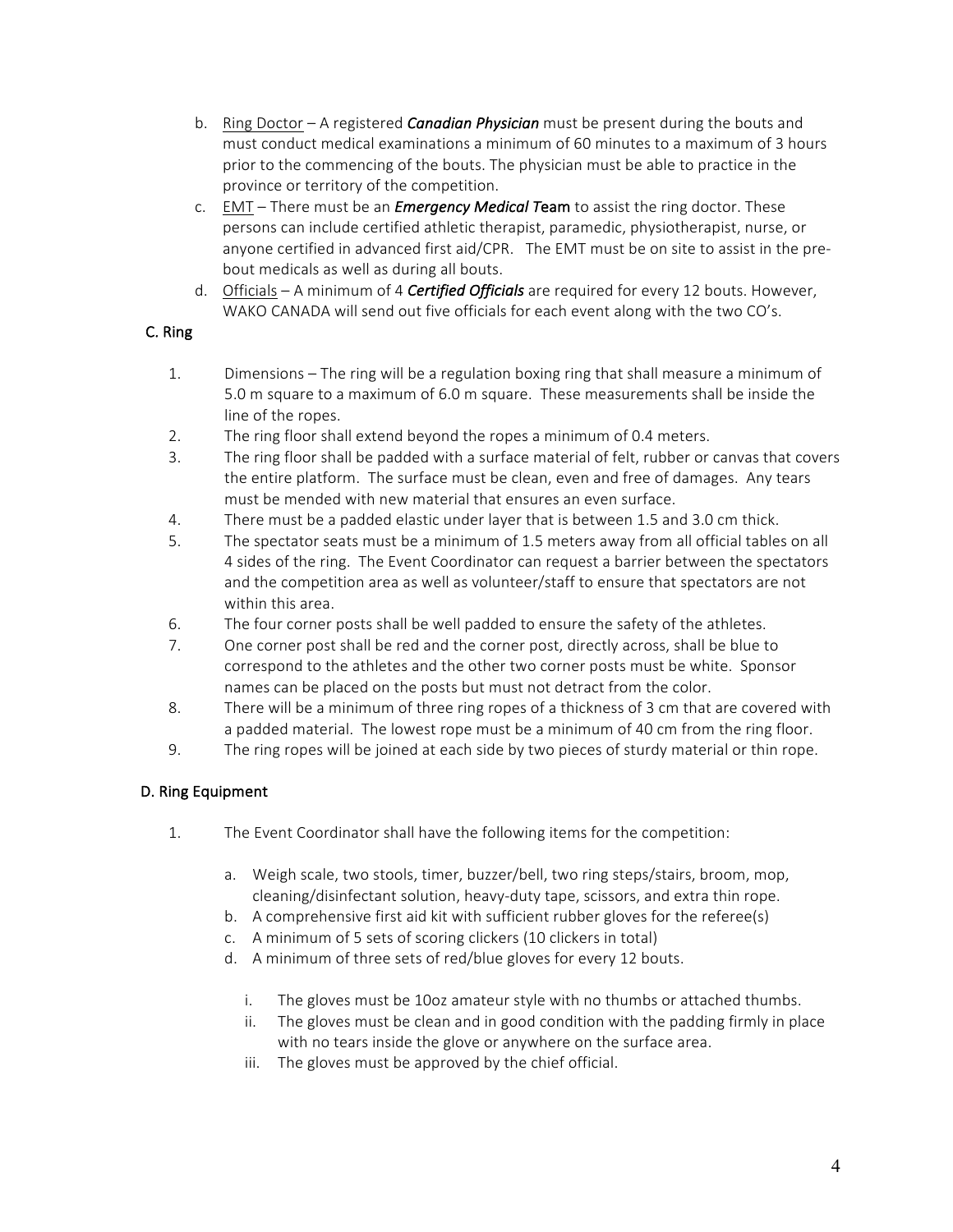# E. Ringside Documents

- 1. The Event Coordinator will make sufficient copies of all documents required:
	- a. Event Bout List  $-$  with any changes indicated
	- b. Pre-bout medical forms
	- c. Post-bout medical forms
	- d. Adequate round score cards
	- e. Adequate bout score cards
	- f. Adequate disciplinary forms
	- g. Adequate Head Injury Routine forms

# F. Event Coordinator

The Event Coordinator is responsible for maintaining an organized event with sufficient volunteers, staff, security and other persons required. The Event Coordinator is responsible for:

- 1. Fulfilling their requirements as outlined in the Rules and Regulation document, Policy document and all requirements provided by WAKO CANADA.
- 2. Ensuring that all municipal, provincial and federal legal requirements and by-laws for the event are adhered to, including but not limited to, fire safety requirements, occupancy requirements, liquor licensing (if selling alcohol) and building access requirements.
- 3. Ensuring that a copy of a Certificate of Insurance for the event is provided to the WAKO CANADA office listing WAKO Canada as an additional party covered by the policy.
- 4. Sending the event physician and EMTs the WAKO CANADA Medical Information document in advance of the event and following up with these individuals to ensure that they are familiar with their role and responsibilities.
- 5. If alcohol is being served the Event Coordinator must obtain event insurance that has Host Liquor Liability coverage.
- 6. Providing a competent volunteer to assist the Chief Official during the entire event from weigh in to the completion of the competition.
- 7. Providing travel expenses to Officials in accordance to the WAKO Canada travel policy.
- 8. Providing refreshments and snacks to the Officials during the competition.
- 9. Submitting a video copy of all bouts within 10 business days after the completion of the event. Failure to do so will result in a fine and penalty.
- 10. Ensuring that the entire duration of the event runs no longer than  $3\frac{1}{2}$  hours in total from the time the event is scheduled to begin. The  $3\frac{1}{2}$  hours includes any breaks, intermissions, demonstrations and any time due to a late start of the event.
- 11. Ensuring that an appropriate location for the weigh in and medicals is provided and all details are communicated to all teams and officials. See III. A.
- 12. Ensuring that all promotions and communications used for the event are appropriate and include the following essential information:
	- a. The event should be listed as 'Approved by WAKO CANADA' and 'Sanctioned by (PSO).
	- b. The terminology used in all communications/promotions can only use language appropriate to our NSO terminology.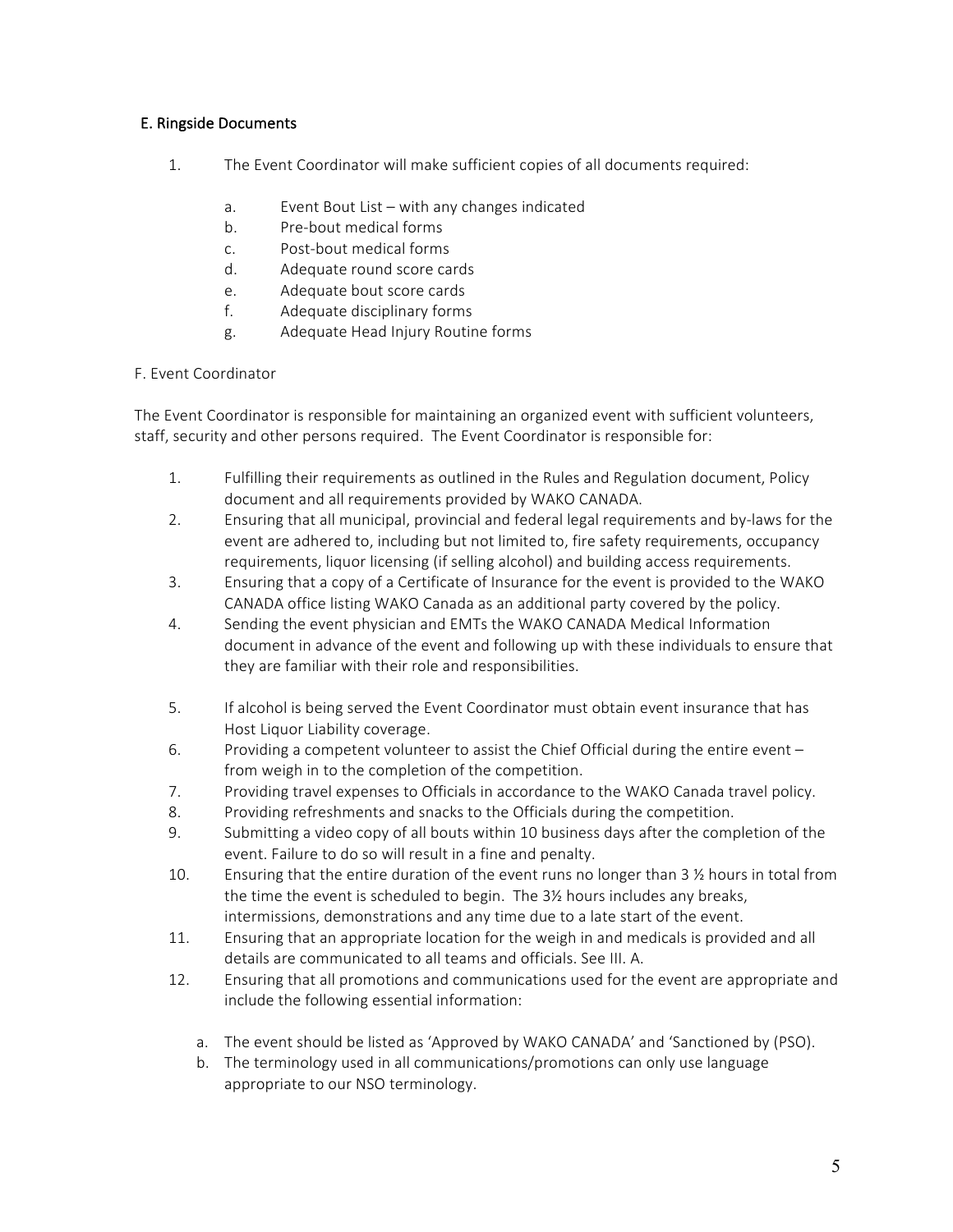- c. The team 'K1' can be used in any communications/promotions directly related to the competition, but the term 'Amateur K1' must also appear on the same communication/promotion.
- d. The following terms will not be used to describe the event: any martial art name (eg. Full Contact Karate, Tae Kwon Do, Savate, Muay Thai etc) and any other combat sport terminology (eg. MMA, Extreme Fighting, Cage Fighting etc).
- 13. Ensuring that all activities associated with the event, be these in direct control of the event coordinator or activities being administered by outside vendors or  $3<sup>rd</sup>$  parties, are conducted legally and in compliance with all provincial, municipal and city by-laws.
- 14. Ensuring that all event staff and volunteers conduct themselves in accordance to the mission and principles of WAKO CANADA.
- 15. Ensuring that the dress code for event staff and volunteers including ring-card holders must be respectful and appropriate. The Chief Official will enforce this policy.
- 16. The Event Coordinator is responsible for ensuring that only 'radio-edit' versions of music are played at the event. All music will not contain any language that is racist, sexist, sexually suggestive or contains any inappropriate language. The Chief Official will enforce this policy.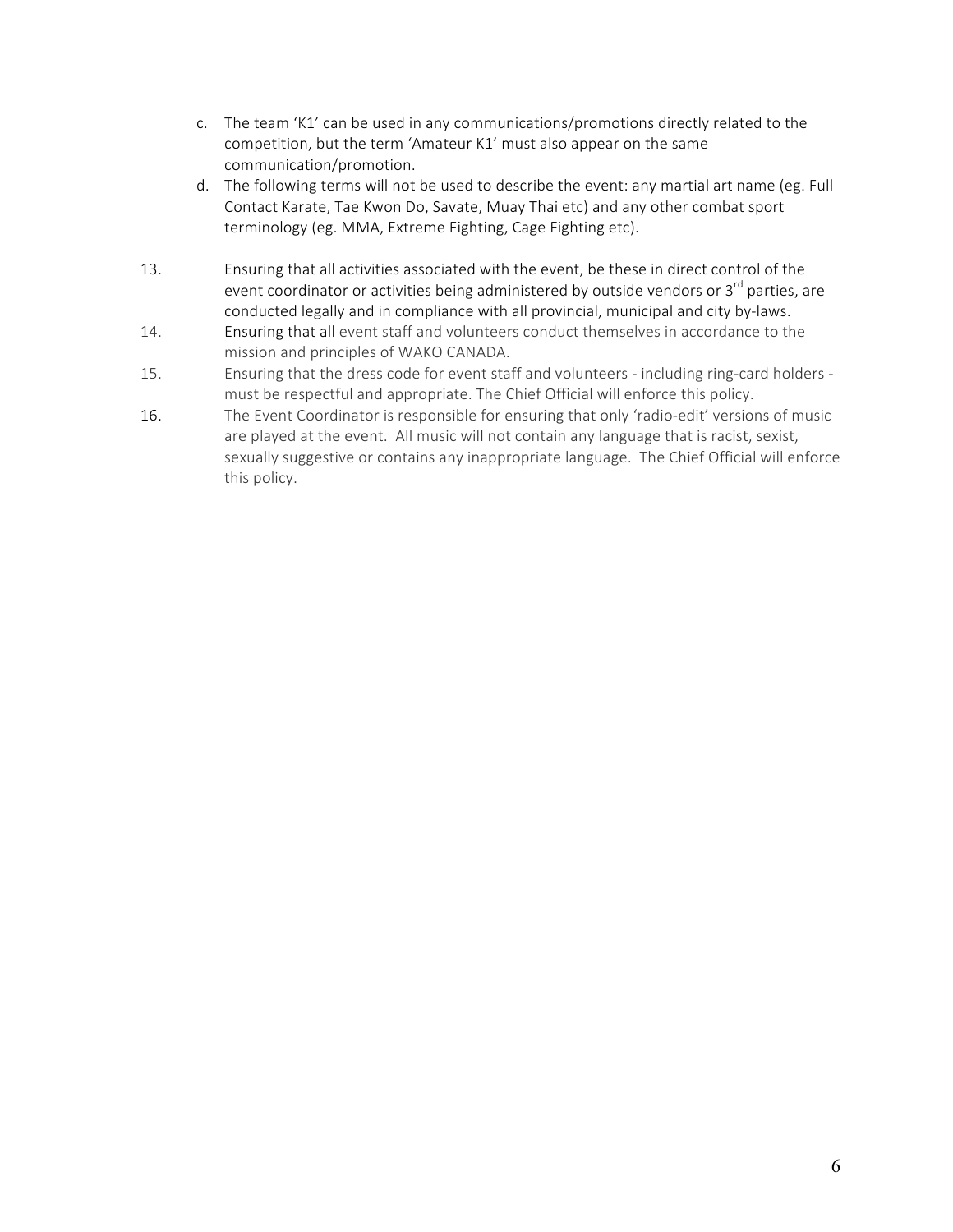# II. ATHLETE REQUIREMENTS

## A. Registered Athletes

- 1. All athletes must register themselves annually with WAKO CANADA.
- 2. The registration involves a WAKO CANADA physical exam completed by their attending family doctor.
- 3. Athletes are registered in the following classification:

| Novice class   | $0-10$ bouts                               |
|----------------|--------------------------------------------|
| Open class     | 11 bouts or more                           |
| Prestige class | 20 bouts or more<br>By application<br>only |

- a. A `bout' is defined as any exhibition bout or any amateur full contact combat bout (eg. amateur boxing, amateur MMA, amateur Muay Thai).
- b. All National team athletes must be registered as Open Class.
- 4. Athletes are only allowed to compete with those within their classification.
- 5. Athletes are divided into the following age categories (male and female):

| Junior A     | $10-12$ years         |
|--------------|-----------------------|
| Junior B     | $13-15$ years         |
| Intermediate | $16-18$ years         |
| Senior       | 19 years and<br>above |

- a. Junior and Intermediate athletes are permitted to compete with an older athlete (without an upgrade) as long as there is no more than 24 months separating their birth dates.
- b. Junior and Intermediate are classified as of their birth date.
- c. Athletes above 50 years of age are required to provide a completed physical exam conducted by their family physician for each competition entered.
- 6. Weight Categories
	- a. In single elimination competitions, the following will be the maximum weight differences for all junior, intermediate and senior bouts: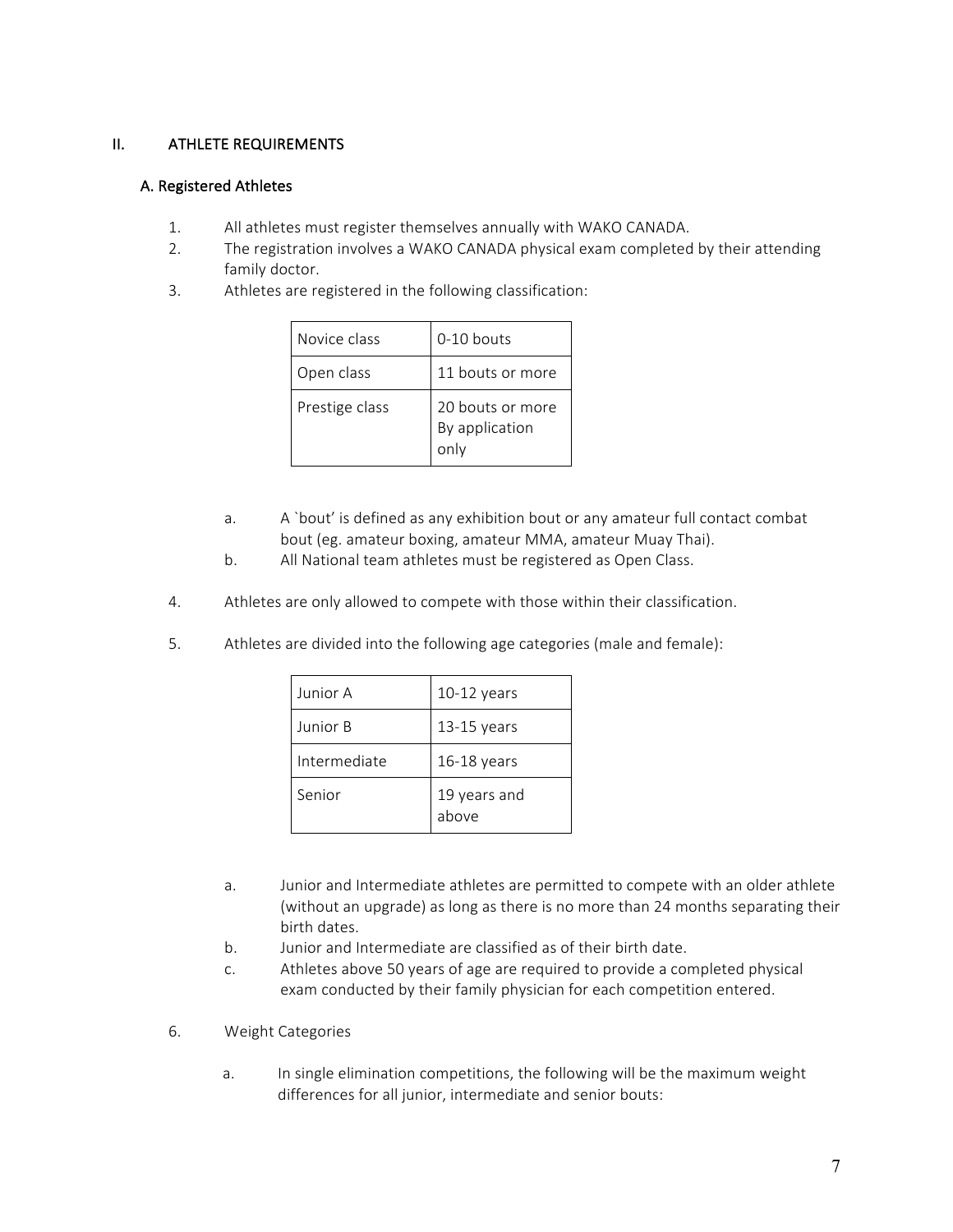# *(-48kg -67kg):*3 kg*; (-71 - 91kg):*4kg*; (+91kgM/+70kg F):* no differences

b. For tournament format events, the following divisions will apply:

| Division     | KG      | Division    | KG    |
|--------------|---------|-------------|-------|
| Light Bantam | $-51$   | Bantam      | -48   |
| Bantam       | $-54$   | Feather     | $-52$ |
| Feather      | $-57$   | Light       | $-56$ |
| Light        | $-60$   | Middle      | $-60$ |
| Light Welter | $-63.5$ | Light Heavy | $-65$ |
| Welter       | $-67$   | Heavy       | $-70$ |
| Light Middle | $-71$   | Super Heavy | $+70$ |
| Middle       | $-75$   |             |       |
| Light Heavy  | $-81$   |             |       |
| Cruiser      | $-86$   |             |       |
| Heavy        | $-91$   |             |       |
| Super Heavy  | $+91$   |             |       |

# Male Categories (Intermediate and Senior) Female Categories (Intermediate and Senior)

| Division    | KG    |
|-------------|-------|
| Bantam      | $-48$ |
| Feather     | $-52$ |
| Light       | $-56$ |
| Middle      | $-60$ |
| Light Heavy | $-65$ |
| Heavy       | $-70$ |
| Super Heavy | $+70$ |
|             |       |
|             |       |
|             |       |
|             |       |
|             |       |

c. For junior tournament format events the additional weight divisions will apply as determined by WAKO CANADA.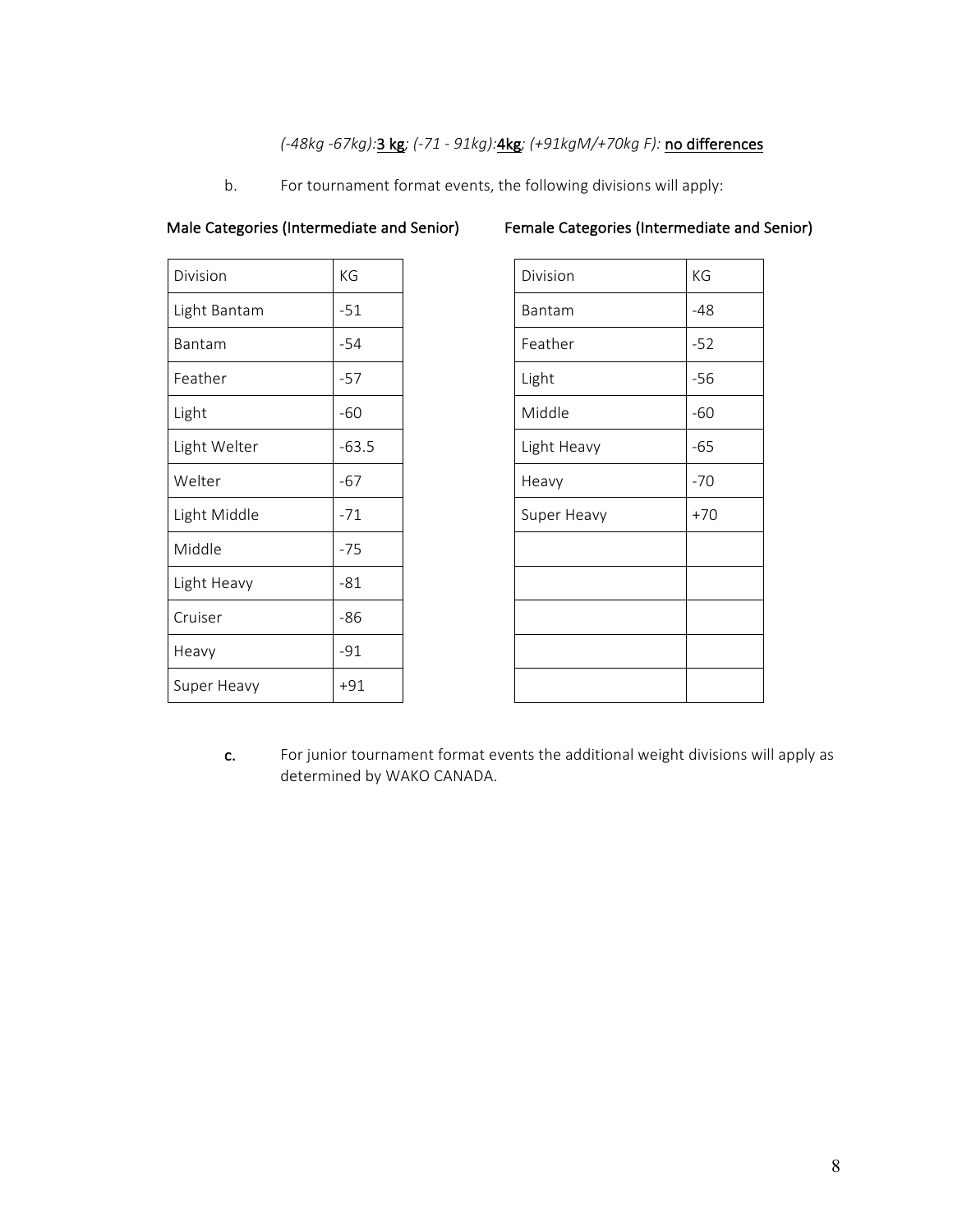## B. Upgrades

- 1. An athlete can upgrade classification (novice-open) or age category by having their coach provide justification of their ability on the WAKO CANADA upgrade form. Forms must be submitted to the WAKO CANADA office a minimum of 10 days prior to any competition.
- a. The upgrade request is made to the WAKO CANADA office with a clear indication of the ability of the athlete being that of the desired upgrade.
- b. An athlete can only upgrade to one category or classification.
- c. Once an upgrade is approved an athlete cannot compete in their former category or classification.
- d. If an athlete wished to go back to their original category or classification they must reapply by submitting a formal letter with their rationale. The final decision for reinstatement will be made by WAKO CANADA no sooner than 10 business days after receiving the letter.
- e. Reinstatements are permanent. Once an athlete is returned to their original category or classification they cannot apply for any form of upgrade.

## C. Equipment

- 1. All full contact athletes must compete in pants; K1 and Low Kick athletes in shorts.
- a. Pants must be loose fitting with no front pockets or strings or buckles.
- b. Shorts must be a minimum of 6 centimeters above the knee, with no pockets or strings or buckles around the sides. Board shorts are not permitted.
- 2. Males will not wear a top. Females will wear a Tank top, shirt, or sports bra.
- 3. All athletes must enter the ring with: Foot protectors and Shin Protectors (Foot Protectors are Optional in Low Kick), Shin/Step Pads (Low Kick & K1), mouth guard, groin protector (male & female), chest protector (female) hand wraps, gloves and headgear.
- a. Regulation equipment Feet protectors must be soft foam or soft rubber and completely cover the top of the foot, ankle, sides of the foot and the back of the heal area. Only one strip of tape is allowed on the top of the foot protectors. Shin guards must be soft foam or soft rubber and protect from the beginning of the foot protector to the knee but be no less than 4 centimeters below the knee.
- b. Gloves the Event Coordinator is responsible for providing gloves that are approved amateur 10oz gloves with Velcro straps. The gloves cannot be professional gloves.
- c. Headgear The headgear must be well padded and protect the forehead, sides, and back of the head. Cheek protectors are not permitted. Foam dipped martial arts headgears are not permitted. Headgear must be the color of the corner  $-$  or a neutral color (black and white only). Headgear must be approved.
- d. Breast protectors and pelvic protectors are mandatory for women.
- e. Hand wraps –only cloth wraps are permitted and cannot be more than 2.5 meters in length and 5 cm in width. The back of the hand, wrist and all knuckles must be covered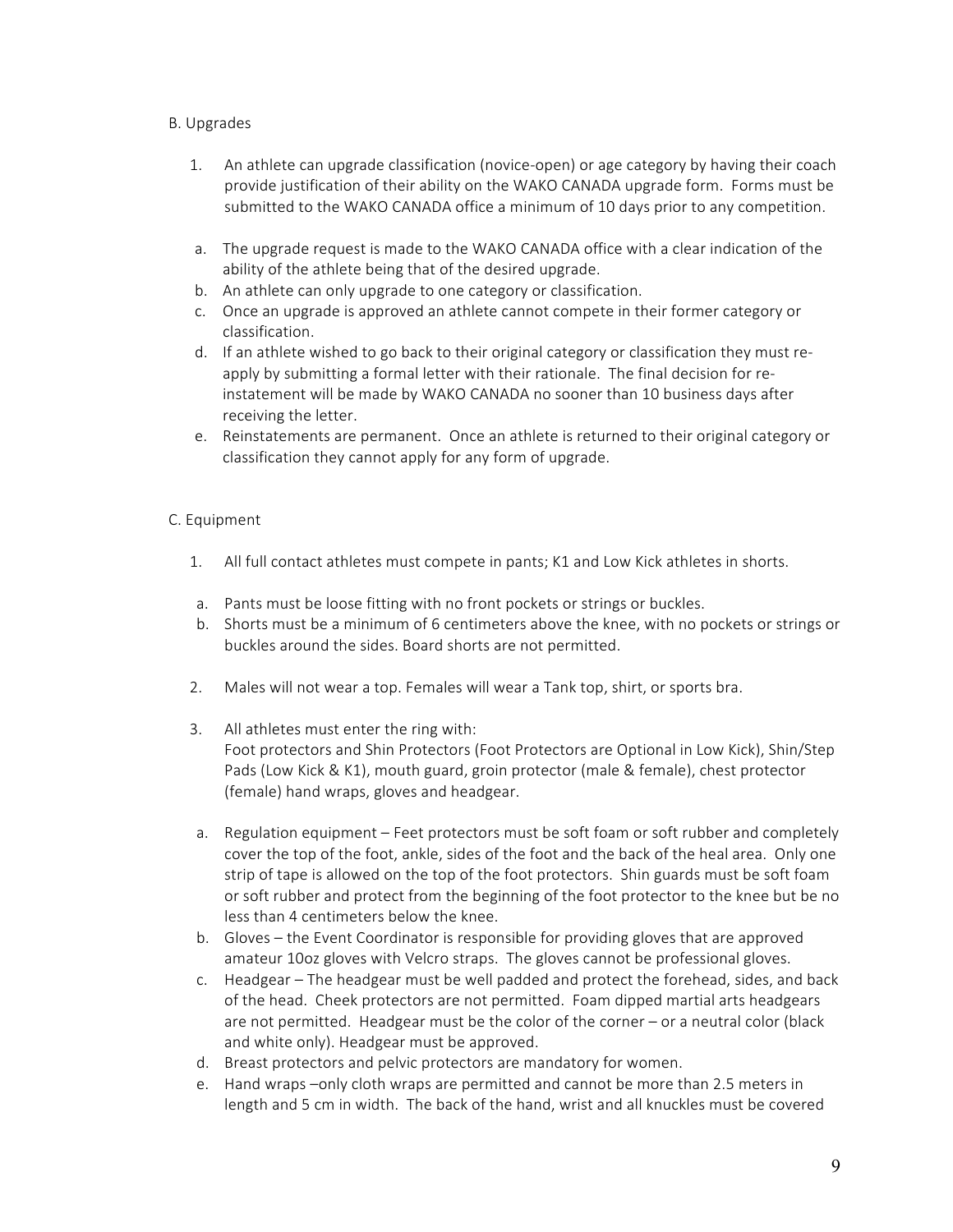with the wrap. Only one layer of cloth is permitted between the knuckles. The only tape that is allowed on the hand wrap is one strand on the wrist area to secure the wrap. An official shall examine the wraps after the bout. An athlete that does not follow this procedure will be disqualified from the bout.

- f. Only surgical tape (cloth type) is permitted on hand wraps and feet pads duck tape, rubber tape, fiber tape, masking tape, scotch tape or construction tape is not permitted.
- g. All equipment must be clean and in good order. The appropriateness of equipment is at the discretion of the referee and chief official.
- h. No other equipment, other than those specified in sections A-F are permitted, except the use of ankle bandages that must be completely under the foot protection.
- D. Appearance
	- 1. All contestants must be clean and presentable.
	- 2. If head hair is long, it must be held within the headgear.
	- 3. All facial hair cannot be longer than 2 cm in length.
	- 4. No jewelry is permitted.
	- 5. Contact lenses are not permitted.
	- 6. Vaseline, grease or any foreign substance is not permitted
- E. Amateur Status
	- 1. All athletes must be amateur status, where 'amateur' is defined as not competing for 'prize money' for their participation in any combat sport, including but not limited to, boxing, mixed martial arts (MMA), grappling, no holds barred, ju jitsu, toughman contests or any martial arts events.
	- a. Honorariums are not considered 'prize money' but can only be for the cost of travel expenses (flight, train, bus or travel that does not exceed \$0.45/km from destinations), lodging expenses and meal expenses. These must all be verified with receipts.
	- 2. If an athlete has competed in professional combat events in the past, she/he can apply to re-instate their amateur status. The application must be in writing to the WAKO CANADA Board. The decision to reinstate amateur status must be conferred by consensus of both levels of the organization.

# F. Competition Frequency

- 1. Athletes are permitted to compete in a maximum of 2 bouts per day in a tournament format event only and the two bouts must be in separate competition brackets.
- 2. An athlete competing in more than one bout in a tournament format event is required to have a pre-bout medical before each bout, whether the two bouts are in the same day or on consecutive days.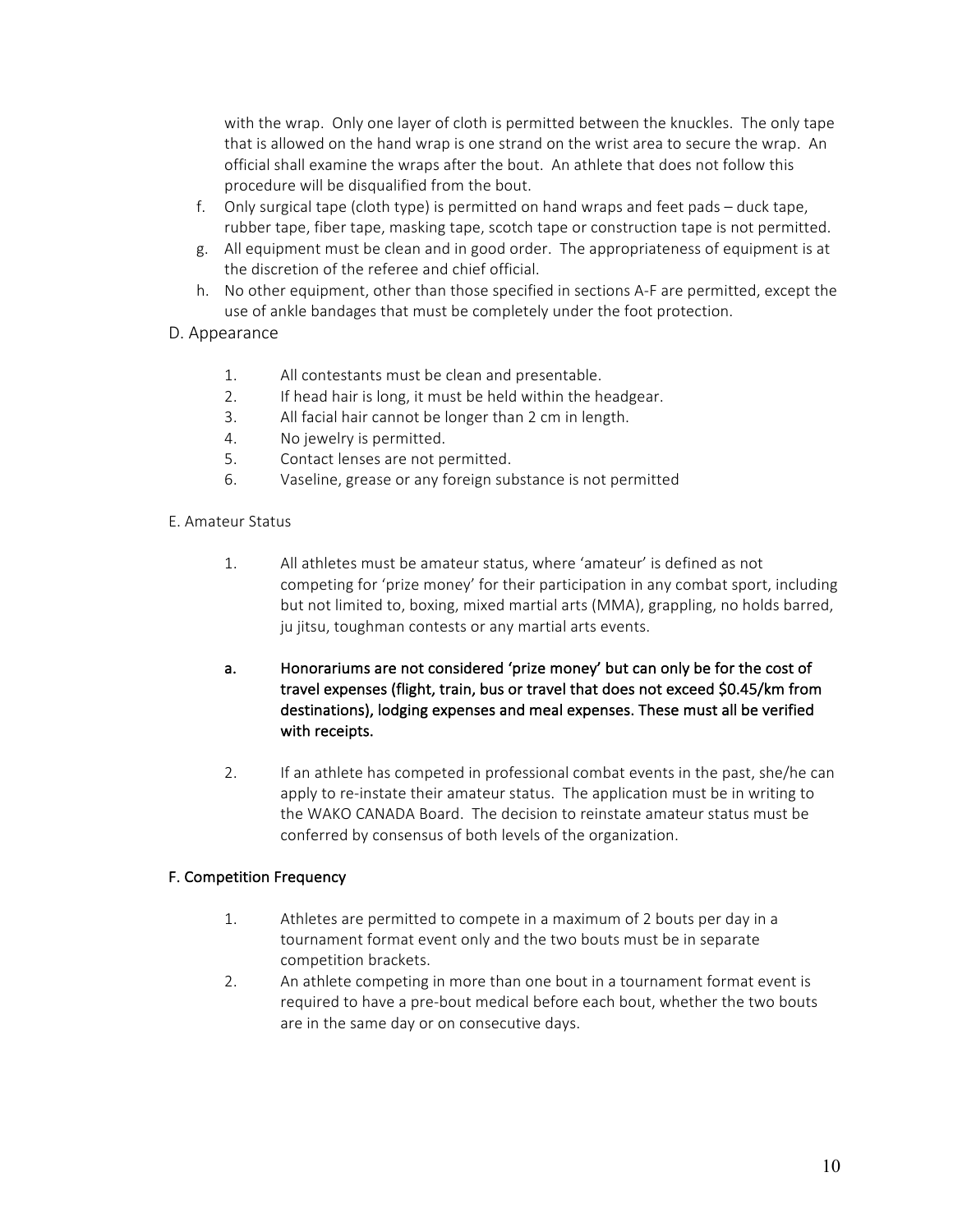# III. COMPETITION REQUIREMENTS

## A. Pre-Bout Examinations

- 1. Official weigh-in
	- a. The Chief Official is solely in charge of running the weigh-ins. The Event Coordinator is required to provide any assistance requested by the Chief Official.
	- b. The Event Coordinator is responsible for establishing an appropriate location for the weigh-ins/medicals and for supplying a quality scale.
	- c. No spectators are allowed during the weigh-in process.
	- d. Parent/guardians are permitted at junior/intermediate weigh-in and medicals.
	- e. Athletes must present their WAKO CANADA passport with a valid annual sticker.
	- f. Male athletes must only wear under garments and no top for weigh-ins.
	- g. Female athletes must only wear under garments and t-shirt or sports top for the weigh-in.
	- h. The official weigh-in will be the day of the competition.
	- i. In a single bout format competition, the official weigh-in will be scheduled no more than 3 hours before the commencement of the competition.
	- j. In a single bout format competition, the official weigh-in will be completed no less than 60 minutes hours prior to the commencement of the competition.
	- k. Once the weigh-in has been closed by the Chief Official, no other athletes are permitted to weigh-in.
	- l. In a tournament format event the amount of time allotted for weigh-ins can be increased due to the increased number of athletes.
	- m. All athletes must weigh-in during the official time period.
	- n. One coach is required to attend the weigh in for each participating team/club. They are not permitted to interfere in the process.
	- o. For a tournament format event, all athletes must be within their allocated weight division.
		- Athletes weighing below or above the weight division, within 1kgs, will be *permitted a maximum of one hour to meet the weight requirement.*
		- Athletes weighing greater or less than their respected weight, by 1kg or *more, will not be allowed to compete in that division.*
	- p. For a single bout competition, all athletes must be within the weight separation permissible. (See II A. 6. b.)
		- Athletes are permitted to lose/gain a maximum of 1 kgs after the official *weigh in.*
	- q. Athletes are only allowed two official weigh-in opportunities.
	- r. Weigh-ins will be conducted by same sex officials and no members of the opposite gender are to be present.
		- If this is not possible due to unforeseen circumstances, then the following *apply:* Male Officials weigh-in female athlete – one additional female must *be present;* Female Officials weigh-in male athlete – one additional male *must be present*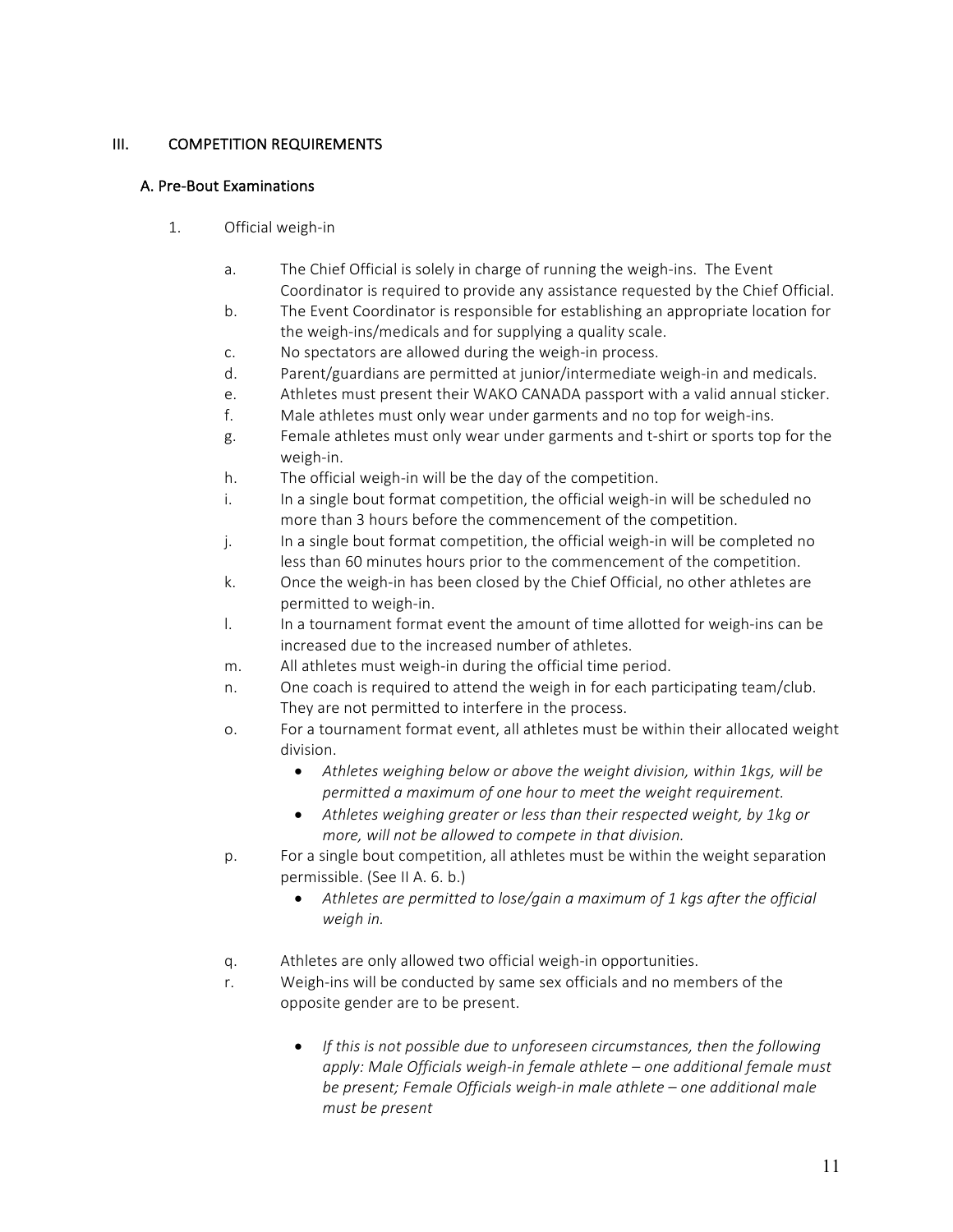# 2. Official Medical

- a. A qualified Canadian physician must complete each athlete's pre-bout exam.
- b. The attending physician will meet with the event CO prior to beginning exams.
- c. In a single bout format competition, the medical exam will be scheduled no more than 3 hours before the commencement of the competition.
- d. In a single bout format competition, the medical exam will be completed no less than 60 minutes hours prior to the commencement of the competition.
- e. The medical examiner will use the WAKO CANADA Pre-Bout examination form

i. The WAKO CANADA form must be stored for 7 years after the event.

- f. The physician is strongly encouraged to use the event EMTs to assist in the prebout medical exams to ensure the exams are conducted accurately and within the allotted time.
- g. The medical doctor has the authority to declare an athlete unfit to compete.
- h. The medical exam must be conducted in a manner to ensure privacy and confidentiality.

## B. Competition Requirements

- 1. The overall duration of any single bout competition is 3 hours and 30 minutes. The time measurement shall be taken from the time the event is scheduled to begin.
- 2. In a tournament competition each competition period cannot exceed 4 hours.
- 3. In a tournament competition there cannot be more than 3 competition periods/day.

## C. Bout Requirements

- 1. Regulation bouts are  $3 \times 2$  minute rounds, with a 1 minute rest between rounds.
- 2. Time is only stopped upon the command of the referee.
- 3. Title bouts are to be 4 or 5 rounds, depending on the title.
	- a. Provincial and Regional title are 4 rounds.
	- b. National titles are 5 rounds.
	- c. Prestige non-title bout can be 4 rounds, on the approval by WAKO CANADA.
	- d. Junior title bouts are 3 rounds only.
	- e. Intermediate title bouts are 4 rounds only.
- 4. The athletes will touch gloves (shake hands) at the beginning of the bout only. No touching of gloves is permitted during the bout or between rounds.
- 5. For Prestige League Bout requirements refer to the Prestige League Policy.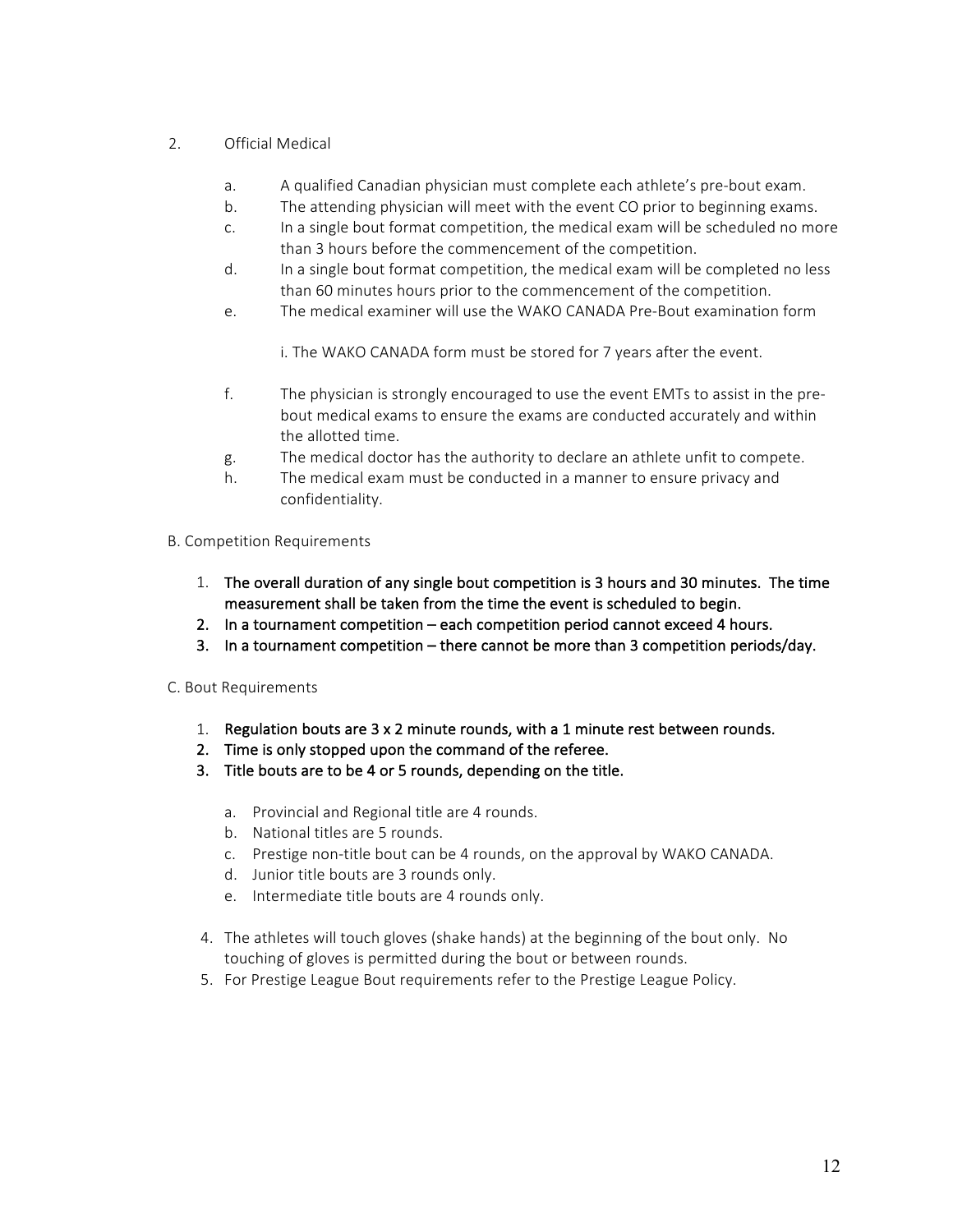## D. Coaching Requirements

- 1. Only three corner people are allowed in the athlete's corner  $-1$  coach and 2 seconds.
- 2. All three corner-people must have fulfilled all registration requirements.
- 3. One of the 3 approved corner people must be from the WAKO CANADA club of the participating athlete.
- 4. A minimum of 2 corner people must be in each corner.
- 5. During rest periods, the main coach is allowed in the ring; one second is allowed on the canvas  $-$  outside the rope; One second is allowed on the floor  $-$  outside the ring.
- 6. During the progress of any round, all coaches or seconds must be a minimum of  $\frac{1}{2}$  meter distant from the ring.
	- a. Before the beginning of any round all towels, buckets and stools must be removed from the ring and platform completely.
	- b. The coach and seconds must be seated during the progress of the round with their heads no higher than the bottom rope.
- 7. Communication (eg. talking, hand singles, etc.) between any of the corner persons and the athlete is permitted during the progress of any round.
	- a. No swearing, foul or derogatory language, or disrespectful language or behavior is permitted by any persons in the corner.
	- b. A coach may be disqualified for infractions cannot be replaced.
- 8. All coaches/seconds must wear full athletic pants and athletic shirt, t-shirt or jacket.
- 9. Hats, tank-tops, or shorts are not permitted.
- 10. The use of any pharmaceutical drugs/anesthetics by the coach/second is forbidden.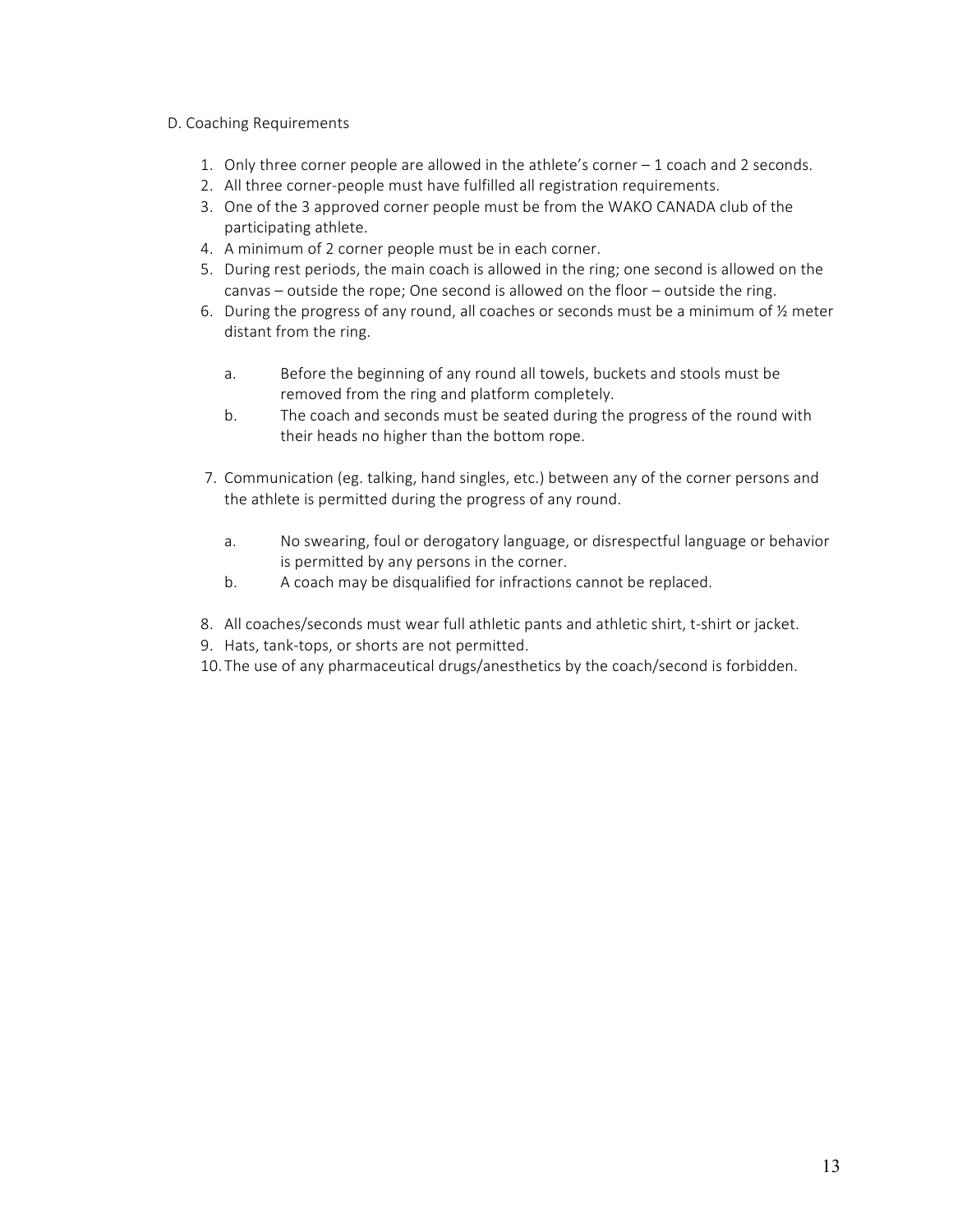# IV. SCORING REQUIREMENTS

A. Full Contact Kickboxing Rules

- 1. Scoring Areas
	- a. Front and sides of head and body, feet (for foot sweeps only).
- 2. Scoring Techniques
	- a. All techniques delivered with the scoring part of the glove
	- a. Legal kicks must land with the lower leg area which is defined as the ankle, shin, foot, toes, heal and bottom of foot area and constitutes the padded and nonpadded areas.
	- b. Legal sweeps must land with the inside or outside of the padded area of the foot onto the inside or outside padded area of the opponent foot.
	- c. All techniques must land clearly on a legal target area and have impact to score.
- 3. **Illegal Scoring Areas** 
	- a. Back of head, spine, throat, groin, joints, upper and lower legs
- 4. **Illegal Scoring Techniques** 
	- a. Spinning back-fist
	- b. Any techniques not delivered with the scoring techniques listed in 2.

## B. Low-Kick Kickboxing Rules

- 1. Scoring Areas
	- a. Front and sides of head and body, feet (for foot sweeps only) and kicks to the inside and outside of the thigh area (upper leg).
	- b. All kicks delivered to the upper legs must be 3cms above the knee.
- 2. Scoring Techniques same as A.
- 3. Illegal Scoring Areas same as A with the exception of the upper leg.
- 4. Illegal Scoring Techniques Same as A.
	- a. Thrusting kicks to the upper leg are not permitted (front kick, side kick, or back kick)
	- b. Spinning back fist is not permitted.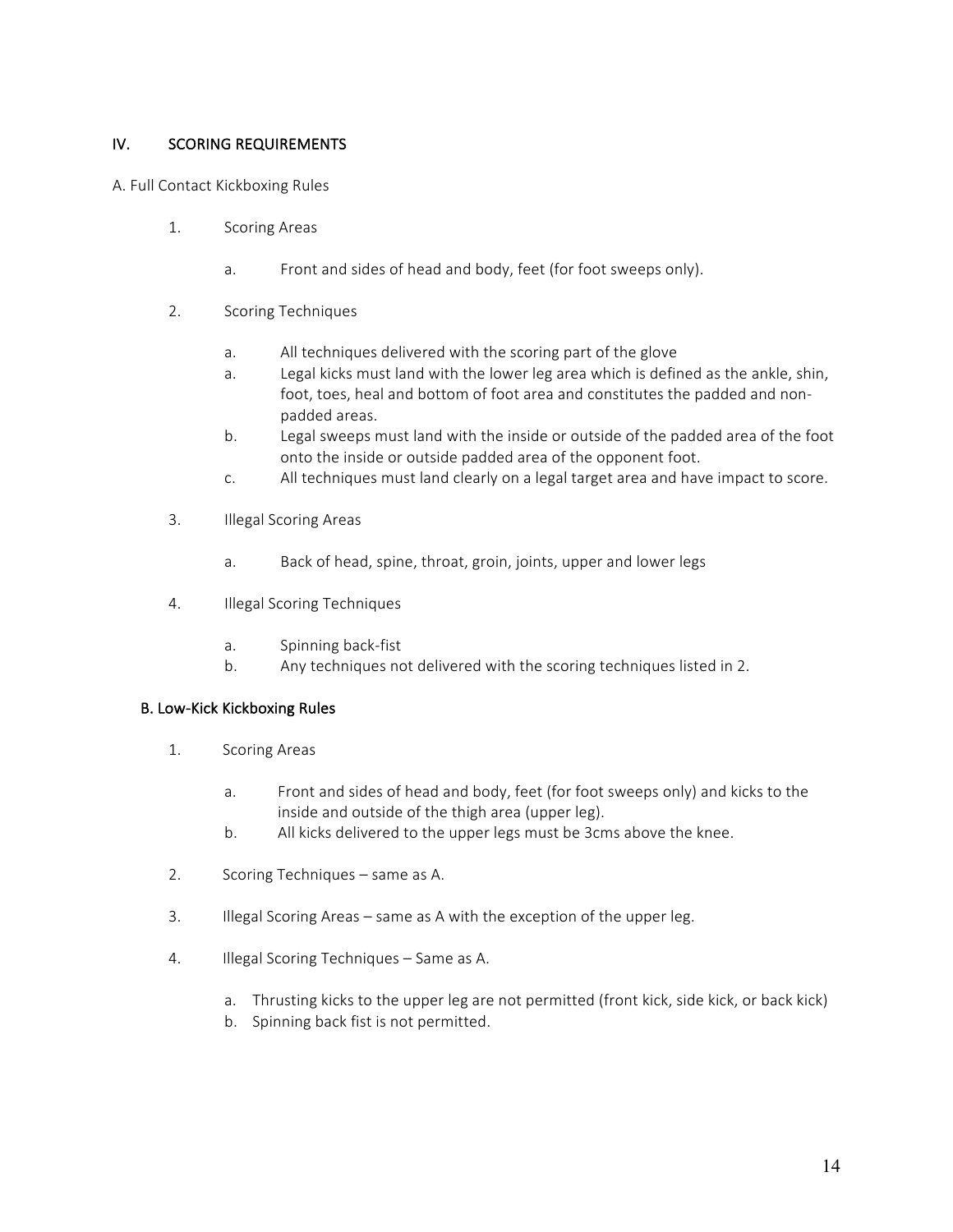# C. K1 Rules

# All rules contained within the WAKO CANADA Rules and Regulations document apply to the discipline of K1 – except those listed below in this section. Any item below will overrule a related section in the document.

- 1. Scoring Areas
	- a. Front and sides of head and body
	- b. Inside and outside of upper  $\log -$  below waist and 3 cms above the knee
	- c. Inside and outside of lower  $\log 3$  cms below knee and 3 cms above ankle
- 2. Scoring Techniques
	- a. All techniques delivered with the scoring part of the glove
	- b. All techniques delivered with the padded part of the feet pads
	- c. Knees are permitted to the body and legs and do not require any padding
	- d. Knees are permitted to the head in the Senior division only
	- e. All techniques delivered with the bottom of the foot (non-padded area)
	- f. Leg catch retaliation An athlete can execute a legal scoring technique while holding a leg, but is not permitted to take more than three steps while holding the leg.
	- g. Foot sweeps are legal techniques.
	- h. Spinning back fist is permitted.
- 3. **Illegal Scoring Areas** 
	- a. Back of head, spine, throat, groin, joints
- 4. **Illegal Scoring Techniques** 
	- a. Any thrusting kick (front kick, side kick) to any part of the leg.
- 5. Clinching
	- a. Clinching is permitted in amateur K1 rules where it is defined as, 'holding any part of an opponent's upper body (head, neck, arms) while in standing position.'
	- b. Clinches are only permitted for a 5 second duration. The referee will break a clinch after 5 seconds regardless of activity level.
	- c. Clinches must occur when athletes are facing each other.
	- d. The referee will break a clinch if the athletes are not in front of each other's arms or separated beyond 90 degrees from center line, or if one athlete is in a vulnerable position.
	- e. During a clinch, scoring techniques are permitted same point value.
	- f. The referee will halt a clinch if one athlete's body is positioned in a way which could result in unnecessary risk for injury.
	- g. The following are not permitted in a clinch: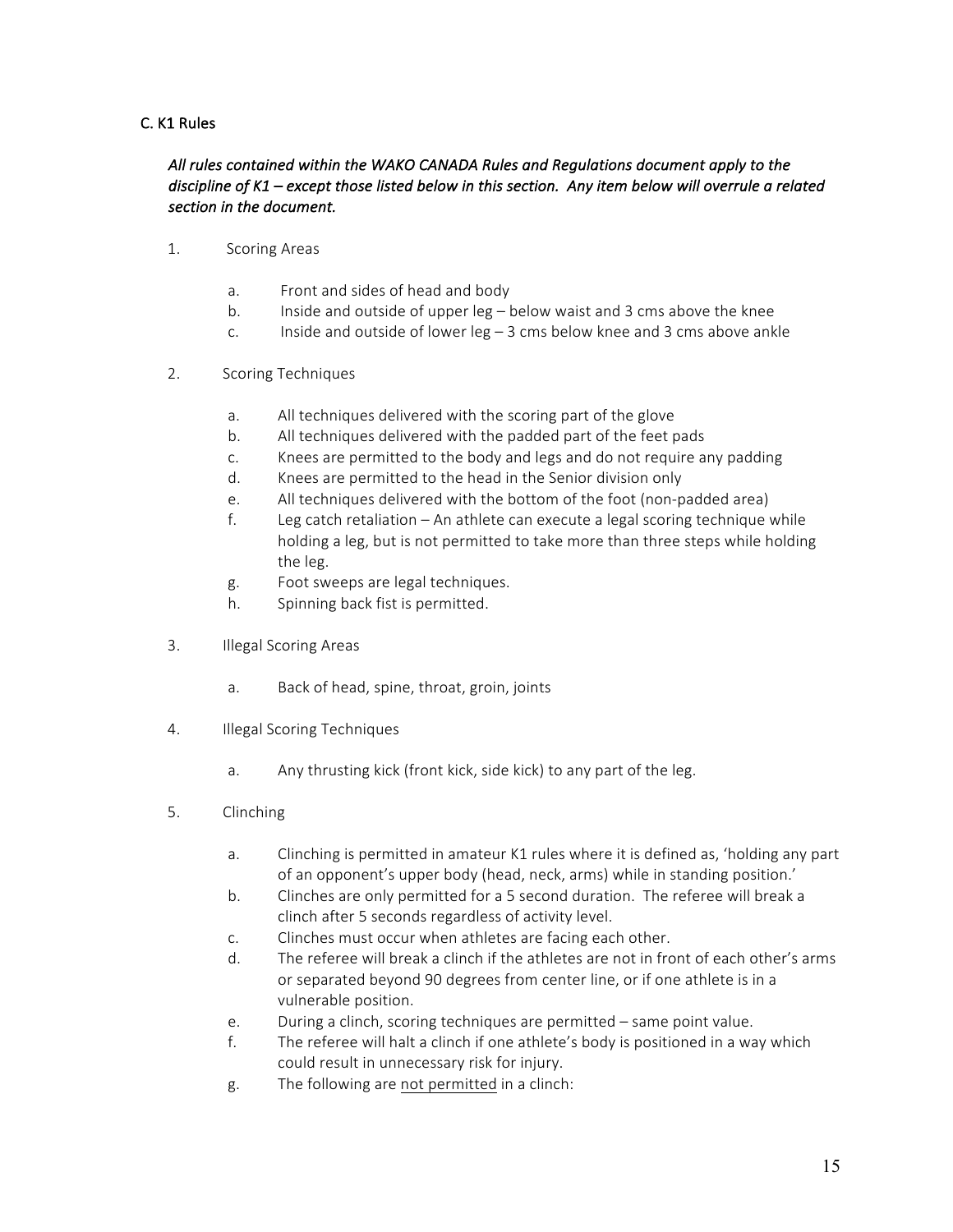- 1. headlocks,
- 2. grinding with the elbow into the neck or face,
- 3. grinding with the forearm into the neck or throat
- 4. Grinding with the palm of the glove or forearm into the face in order to break a clinch is permitted.
- 5. Grinding with the elbows into the chest, biceps is allowed is permitted
- 6. arm/joint locks, choke holds, holding the ropes, locking the opponent's legs,
- 7. breaking a clinch by back-breaking,
- 8. ploughing (an athlete may take up to two steps while delivering a legal technique).
- h. During a clinch, an athlete can spin their opponent to the mat using their upper body only, without a reaping or hip throw  $-$  scoring value is 1 points.
- i. Foot sweeping and kicking techniques are permitted to the support leg while the opposing leg is caught – scoring value is 1 points, if a throw is achieved. (The caught leg must be released as the person begins to fall otherwise no points are awarded, if the leg is not released, a warning will be applied).
- j. During a clinch, straight punches are not permitted.
- k. Failure to break a clinch when instructed will result in a penalty.
- l. Illegal techniques such as knees to the spine or punches will result in a foul.
- m. Failure to effectively defend oneself in the clinch (ducking/turning) will result in a foul.
- 6. Differences between Muay Thai and WAKO CANADA Amateur K1
	- a. The Wai Kru is not permitted.
	- b. Traditional Thai music cannot be played during the course of each round.
	- c. Any form of arm bracelets or head coverings is not permitted.
- 8. Chest Protectors
	- f. Must be supplied by the Event Coordinator for all bouts that require them.
	- g. Mandatory for junior A and junior B (novice and open) athletes.
	- c. Mandatory for pre-novice intermediate athletes
	- d. Optional for novice intermediate athletes unless competing with a pre-novice
	- e. Not permitted for intermediate open class and any senior class of athletes.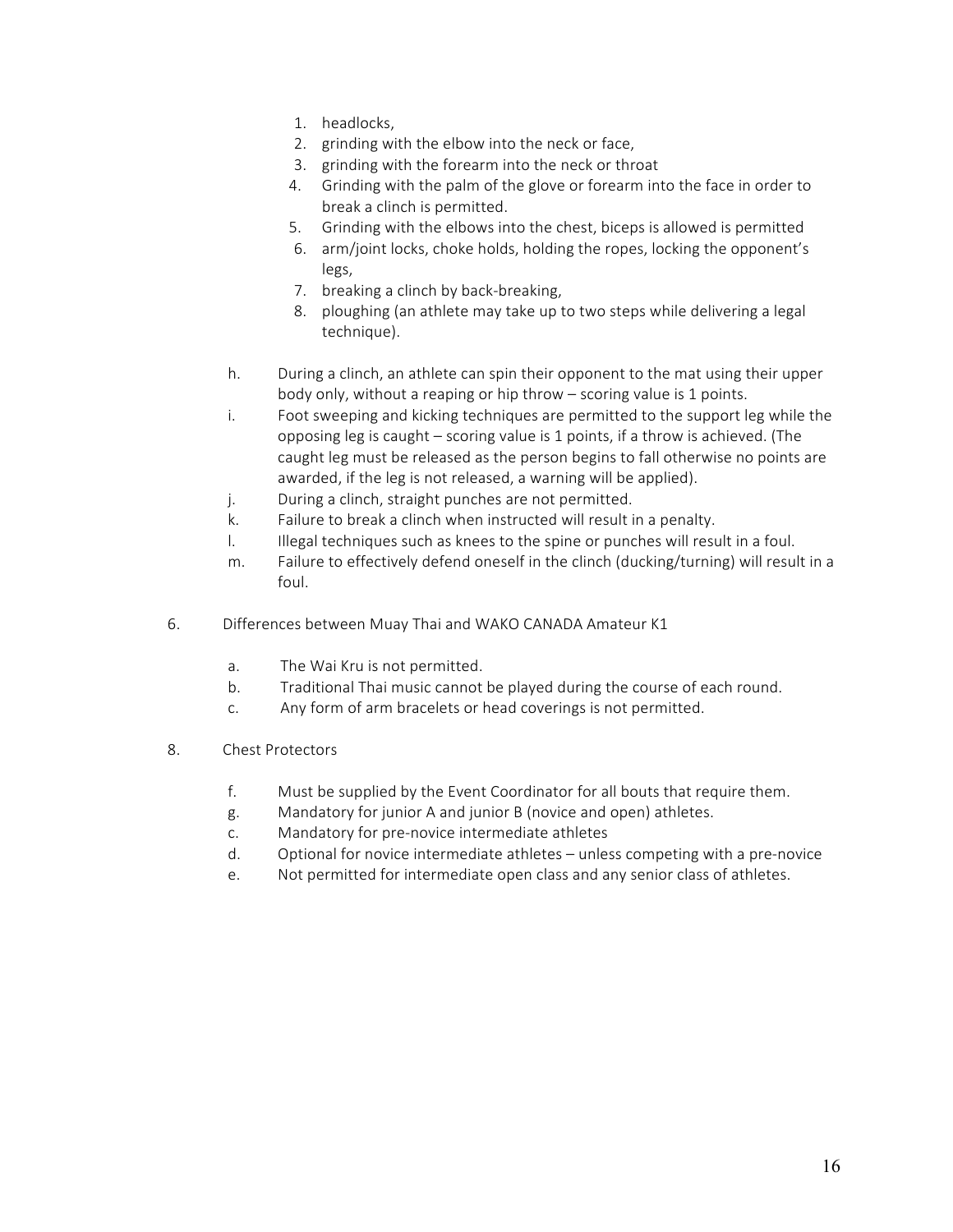# V. OFFICIATING REQUIREMENTS

# A. Attire

- 1. All officials must be dressed in black trousers, black shoes and a WAKO CANADA shirt.
- 2. Officials are representatives of WAKO CANADA while fulfilling their duties. As such, it is required that they meet the Code of Conduct guidelines during the tenure of any event.
- 3. Officials that are not carrying out their duties at an event should remove their official attire.

# **B.** Scoring Rounds

1. Judging a round is based on the following:

| 1 pt |
|------|
| 1 pt |
| 1 pt |
| 1 pt |
| 1 pt |
| 1 pt |
| 1 pt |
| 1 pt |
| 1 pt |
|      |

- a. Legal punches must land with the white padded area of the glove only
- b. Legal kicks must land with the foot/shin area which is defined as the shin, ankle, top, sides, toes, heal and bottom of foot area and constitute the padded and non-padded areas.
- c. Legal sweeps must land with the padded area of the foot onto the padded area of the opponent foot.
- 2. Scoring with a Clicker System
	- a. The three ringside judges keep cumulative score of points throughout each bout.
	- b. At the completion of each round a judge should note their score in case of error.
	- c. Knockdowns, standing 8 counts and infractions result in points for the opponent.
	- d. Chief Officials tabulate the scoring cards of each judge at the of the bout.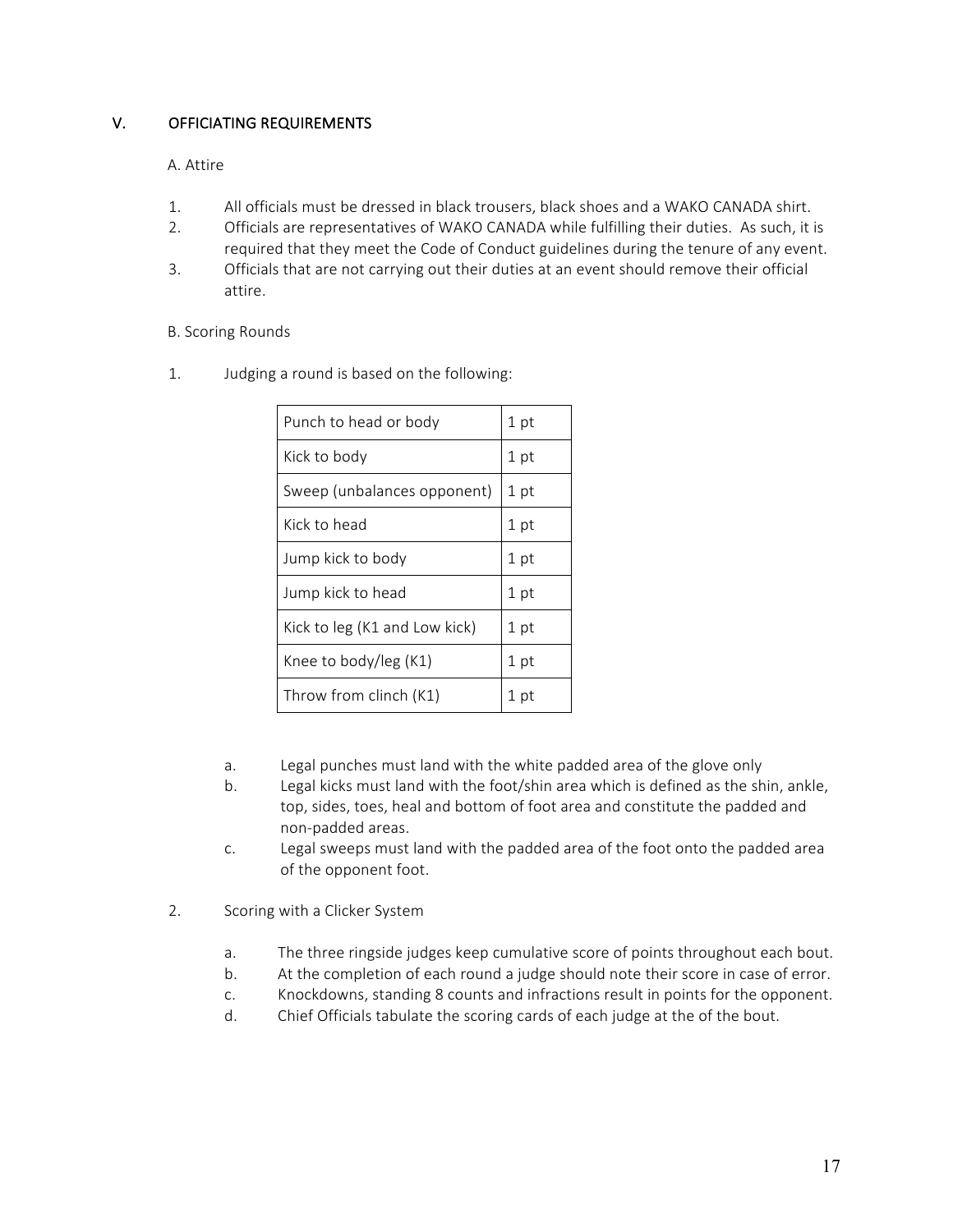# C. Infractions - Fouls

1. The following are illegal infractions:

| Kicks below the waist (Permitted in the Low kick and K1 disciplines) |
|----------------------------------------------------------------------|
| Throwing (K1 excepted - Upper body legal throws permitted only)      |
| Any form of Elbow attacks                                            |
| Only knees permitted in K1 (legs, body – head for senior only)       |
| Techniques to knees, spine, back of head, groin area, neck           |
| Spitting out mouth guard                                             |
| Clinching (Permitted in the K1 discipline only)                      |
| Holding kicking leg (Permitted in the K1 discipline only)            |
| Holding ropes                                                        |
| Attacking a downed opponent                                          |
| Spinning back fist (Permitted in the K1 discipline only)             |
| <b>Blind techniques</b>                                              |
| Punching with non-padded part of glove                               |
| Talking                                                              |
| Failing to fight                                                     |
| Pushing                                                              |
| Not listening to referee                                             |

# D. Scoring Fouls

- 1. Intentional fouls
	- a. Referee will automatically penalize an athlete for an infraction
	- b. Referee can automatically disqualify (DQ) an athlete for an infraction
		- *i.* The decision to penalize and/or disqualify an athlete is based on the *perceived intent and impact of the foul. The referee shall confirm with the* CO of the event when making such decisions.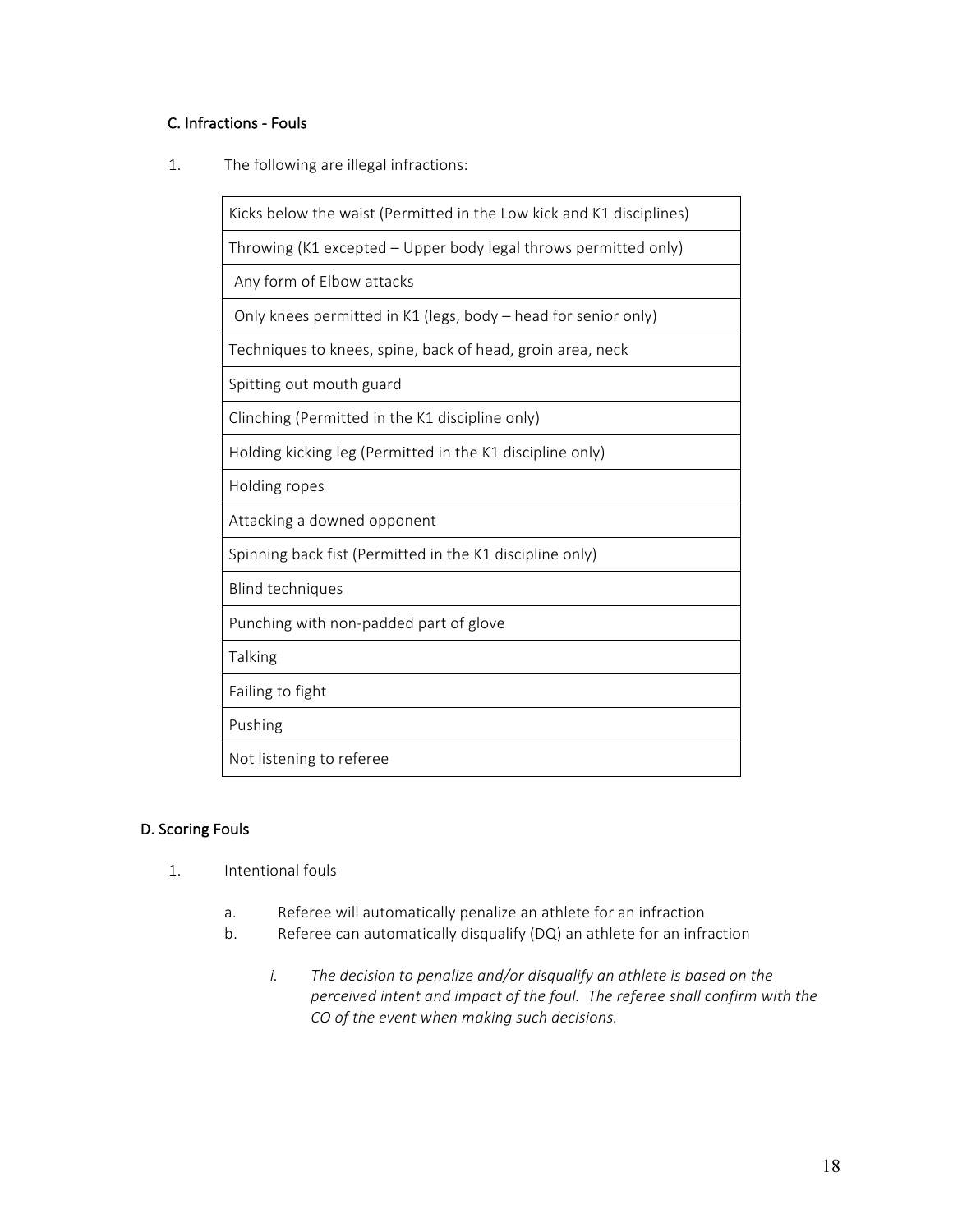- 2. Unintentional fouls
	- a. First foul Referee warns athlete (no pts deducted no time stopped)
	- b. Second foul Referee gives OFFICIAL warning (no pts deducted time is stopped)
	- b. Third foul Referee gives OFFICIAL foul (2 clicks added to opponent)
	- c. Fourth foul Referee gives OFFICIAL foul (3 clicks added to opponent)
	- d. Fifth foul Referee disqualifies (DQ) athlete
- 3. All infractions (Official fouls) are accumulative
	- Eq. If an athletes receives:  *One official warning for clinching One official warning for illegal technique One official warning for talking This is considered 3 official fouls – athlete is disqualified*
- 4. Providing rest due to foul
	- a. If a foul negatively affects the physical state of an athlete, the referee can provide up to a maximum of 5 minutes of rest for the affected athlete.
	- b. If the athlete is unable to continue after the 5-minute rest period, the referee and the Chief Official must make a decision on the outcome of the bout. The following are suggested:
		- a. If the foul was deemed unintentional and deemed not to have significant impact, the affected athlete should lose the bout by RSC (safety)
		- b. If the foul was deemed intentional than the affected athlete should be declared the winner by DQ.
		- c. If the foul was deemed unintentional but is deemed to have significant impact the affected athlete should win by DQ.
- E. Scoring Knockdowns/Standing 8 counts
	- 1. If a referee issues a standing 8 count due to a knocked down or for safety the following procedure shall occur:
		- a. The Chief Official will make a note of the standing 8 count on their bout documents.
		- b. Each judge will make a note of the standing 8 count on their round card.
		- c. Each judge will award 2 clicks to the opponent that caused the standing 8 count.

# **F. Scoring Bouts**

- 1. Referee does not score the bout
	- a. He/she controls the bout
	- b. He/she issues infractions
	- c. He/she has the right to stop a bout
	- d. He/she should have an understanding of who won the bout in case of arbitration.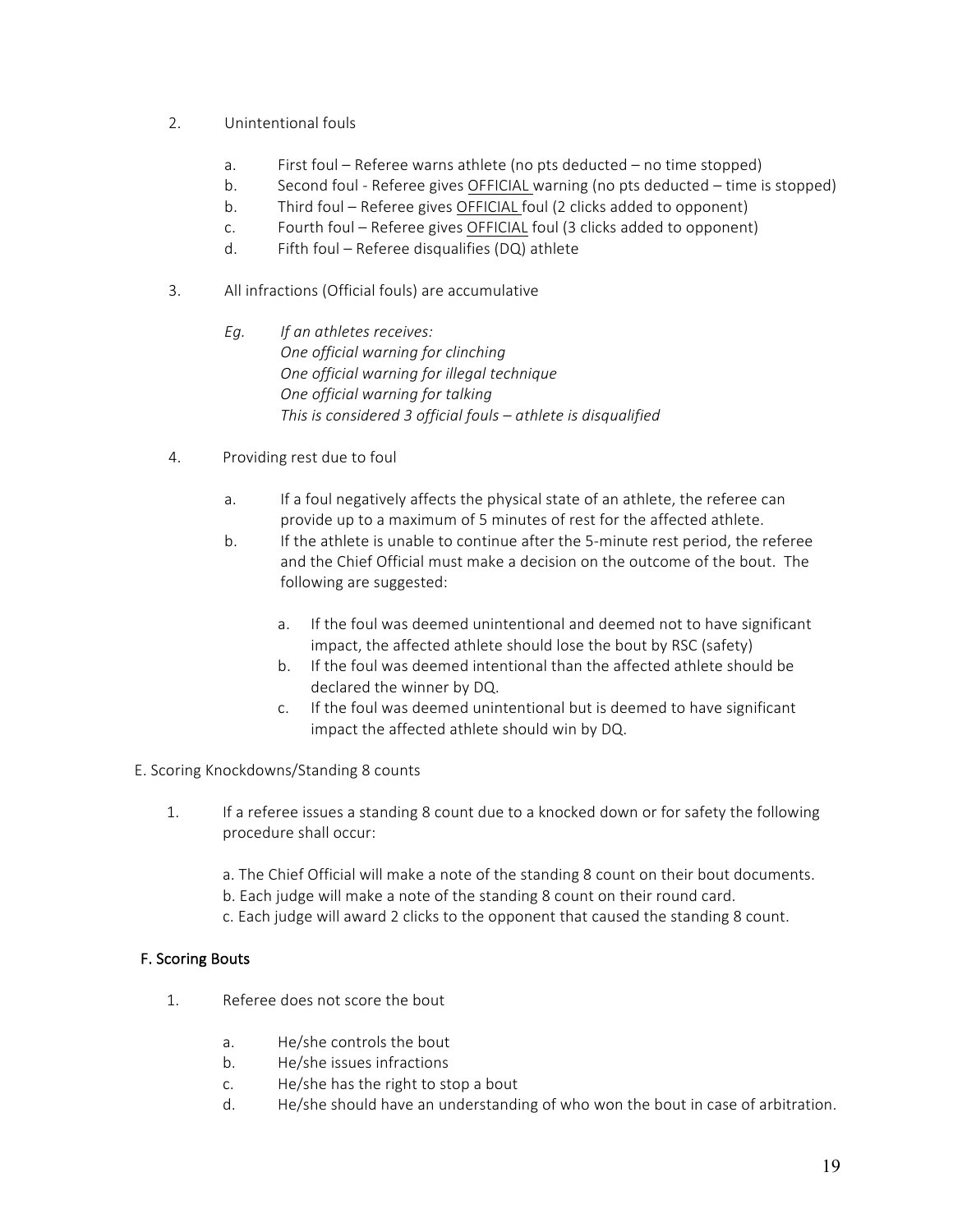2. The winner for EACH JUDGE has a greater total accumulative points (all rounds added together)

# *Eg.* Total accumulative score – 8-9 (Red Athlete) Judge A scores the bout for the Red Athlete

- G. Kicking Requirements
	- 1. Athletes are expected to execute hard kicks consistently throughout the duration of each round.
	- 2. The kicks must be thrown with the intent of landing on scoring areas and land with impact.
	- 3. Kicks may be blocked by the opponent; however, the intent must be evident.
	- 4. Failure to kick consistently throughout a round will result in a penalty.

## H. Types of decisions

| a.    | Unanimous decision: | 3 judges score the bout for one athlete                                                  |
|-------|---------------------|------------------------------------------------------------------------------------------|
| b.    | Majority decision:  | 2 judges score the bout for one athlete<br>1 judge scores the bout a draw                |
|       | Split decision:     | 2 judges score the bout for one athlete<br>1 judge scores the bout for the other athlete |
| $d$ . | Draw:               | 3 judges score the bout even                                                             |
| e.    | Majority Draw:      | 2 judges score the bout even<br>1 judge scores the bout for one athlete                  |

## I. Premature ending of bout

- 1. A bout can be halted under specific conditions prior to the bout competition. These conditions are: Knock out - KO; Referee Stops Contest - RSC (safety) - RSC (injury)
- 2. Some of these conditions carry a suspension period and/or specific requirements to continue competition.
- 3. It is the requirement of the athlete and coach to understand these conditions and adhere to these in the club environment and in future competitions.
- 4. For more information on these categories please see Safety Requirements Section VII.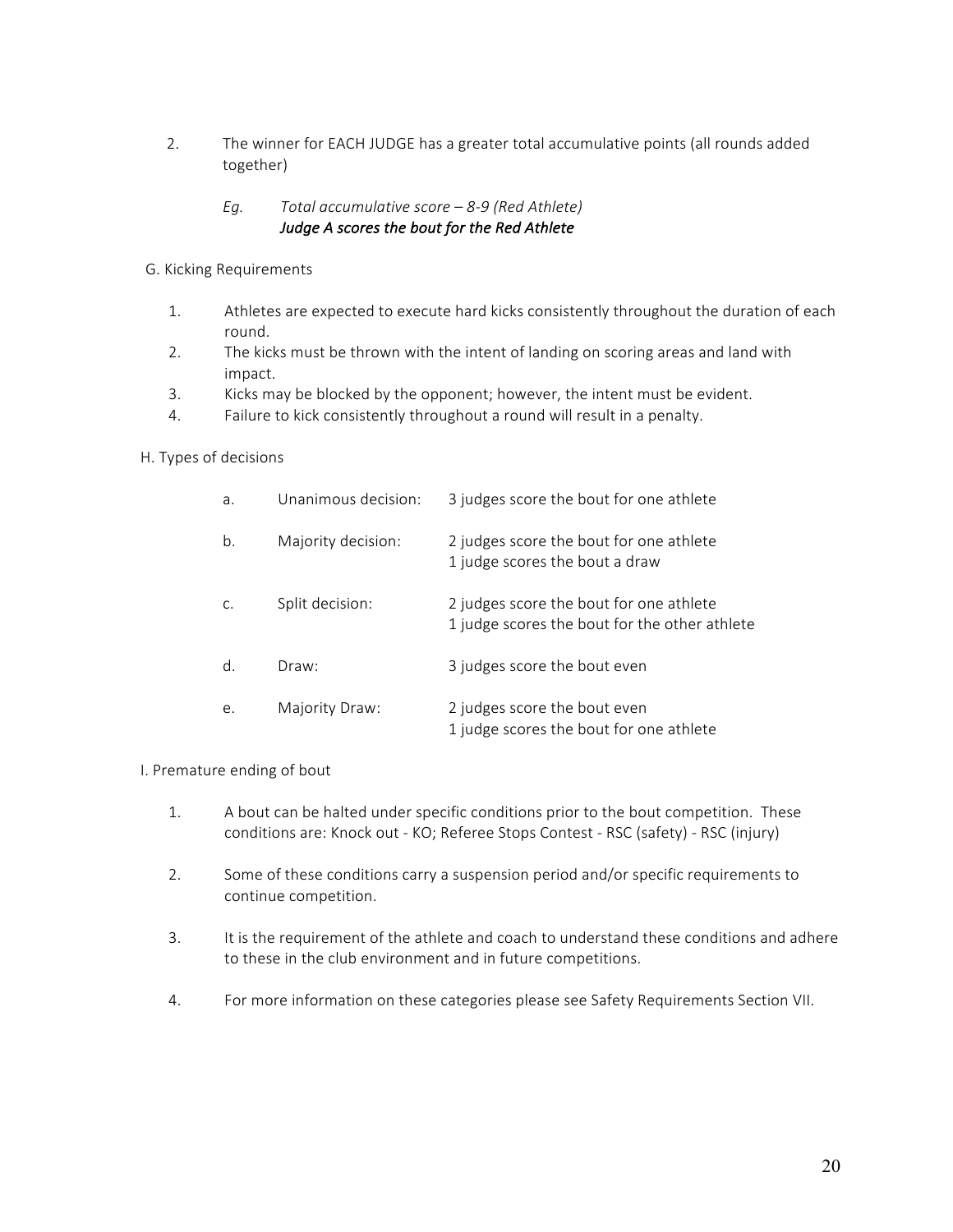# J. Protests

- 1. The scoring provided by the Chief Officials is final
- 2. An official protest at the event will be allowed under the following conditions:
	- a. Protests must be directed to the Chief Official only, at the end of the bout.
	- b. Protest must only be presented by the coach of the athlete only.
	- c. The protest must be accompanied by a fee of \$100 cash
	- d. The CO will address the protest after the bout or when appropriate to do so.
	- e. Protest must state reason for protest with decorum.
	- f. The CO will not address the protest if it is not presented appropriately.
	- g. Protest will only be allowed for the following conditions:
		- i. Belief that the addition of score cards was faulty
		- ii. Belief that judges mixed up corners
		- iii. Belief that a WAKO CANADA rule was violated
	- h. If the protest is found to be valid and the decision is changed then the payment will be returned, the athlete passports will be corrected.
	- i. If the protest is found not to be valid then the protest will be closed by the CO and an incident report completed. The payment and report will be forwarded to the WAKO CANADA office by the CO.
- 4. An official protest can be made to WAKO CANADA after the competitive event for the following 2 reasons: 1. objection of the scoring; 2. official's actions affecting decision.
	- a. The protest must be done in writing, sent via courier within 48 hours of the event with a money order of \$250 payable to the Council of Amateur Sport Kickboxing.
	- b. The protest can only be made by a registered coach or official.
	- c. WAKO CANADA and the PSO will appoint a 3-person review committee.
	- d. If the protest is due to the scoring of a bout the committee will re-score the bout with the WAKO CANADA video footage only. The re-scoring will be final.
	- e. When the committee re-scores bouts they determine, in their capacity, if the original judges scoring of the bout was grossly inaccurate. If this assessment is made then the bout decision is overruled. If the committee feels that the bout scoring was close the outcome is not overruled.
- 5. If a protest is found to be valid and results in the change of the bout outcome:
	- a. The athletes involved (and their coaches) will be notified.
	- b. The athlete's passports will be changed by the PSO/NSO representative only.
	- c. A refund of \$150 will be provided to the initiator of the protest for protests.
	- d. No refund is provided for changes to bout decisions due to re-scoring bouts.

# K. Exhibitions

1. Exhibitions are not approved by WAKO CANADA.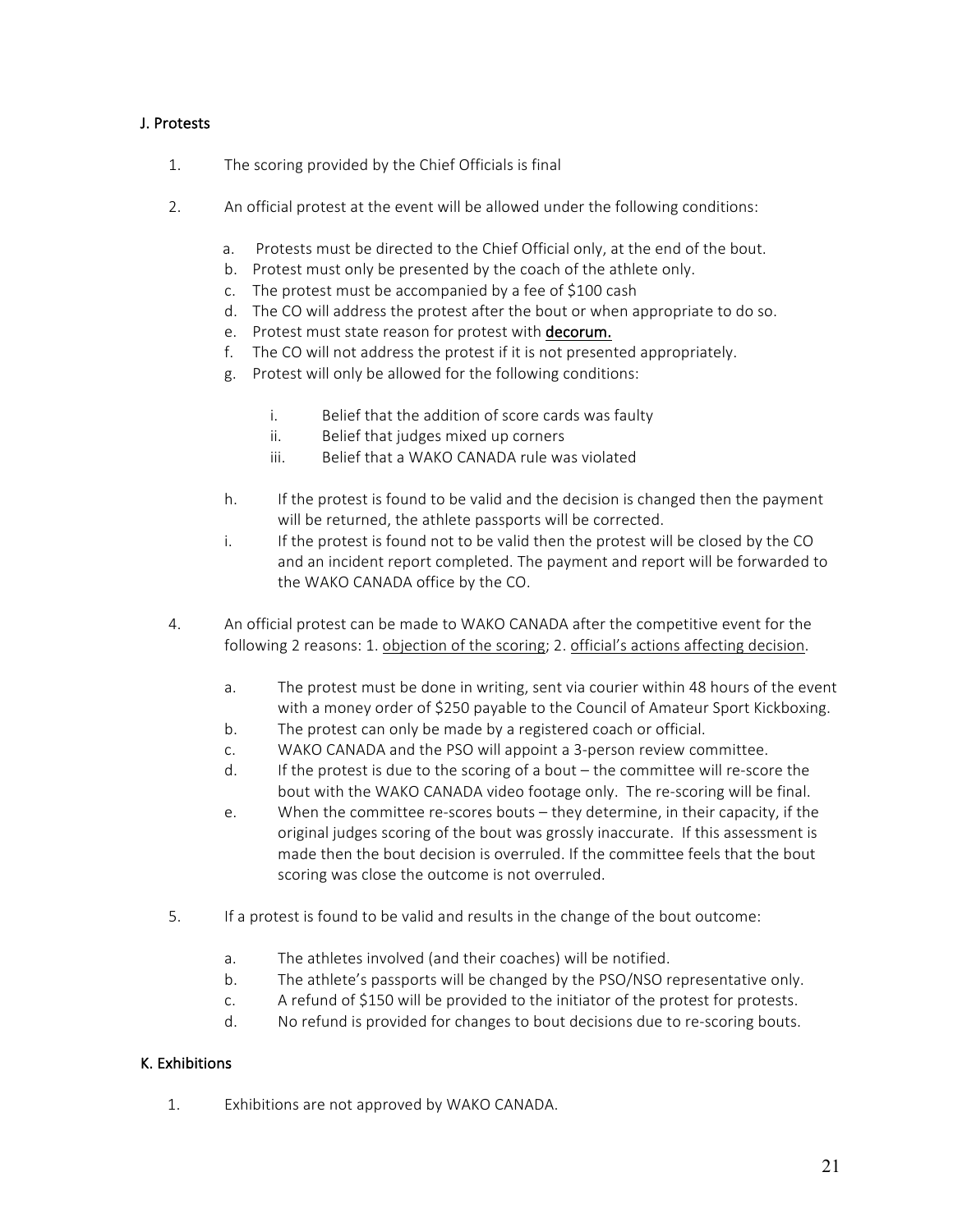## V REFEREE REQUIREMENTS

# A. Attire

- 1. The referee will wear black trousers, black shoes, a WAKO CANADA shirt and a black tie.
- 2. The referee must wear rubber surgical gloves that are in good order.
- 3. The referee is the representative of WAKO CANADA while fulfilling his/her duties.
- 4. The referee that is not carrying out his/her duties should remove their official attire.

## B. Pre-Bout Role

- 1. The referee must enter the ring before any athlete enters the ring.
- 2. The referee must walk from corner to corner examining the ring floor for cleanliness and to ensure that the ropes are secure.
- 3. The referee must indicate to the Chief Official if any aspect of the ring requires maintenance.

# C. Athlete Inspection

- 1. Judges 1 & 3 inspect each athlete at ringside prior to being gloved up.
- 2. During single bout events athlete inspections can be conducted earlier.

# D. Commencing Bout

- 1. The referee will fulfill the official's checks according to the established protocol.
- 2. The referee will begin the bout with the command FIGHT

## E. Bout Activity

- 1. The referee will observe the athletes and ensure that they are engaging in the particular discipline of WAKO CANADA kickboxing with correct legal techniques.
- 2. The referee will position themselves so that they do not interfere with the bout but so that they can step between athletes to halt bout if required.

## G. Commands

- 1. The Referee is required to fulfill all COMMANDS and signals according to established WAKO CANADA protocols.
- 2. The referee is required to use their voice for the COMMANDS BREAK STOP and FIGHT
- 3. The remainder COMMANDS require the use of the WAKO CANADA hand signals.

# H. Break/Stop

- 1. The command 'BREAK' requires that both athletes immediately stop activity and take one full step away from each other and then resume the bout. The referee is not required to verbally commence the bout.
- 2. The command 'STOP' requires that bout athletes immediately stop activity, take one full step away from each other; disengage and wait for instructions from the referee.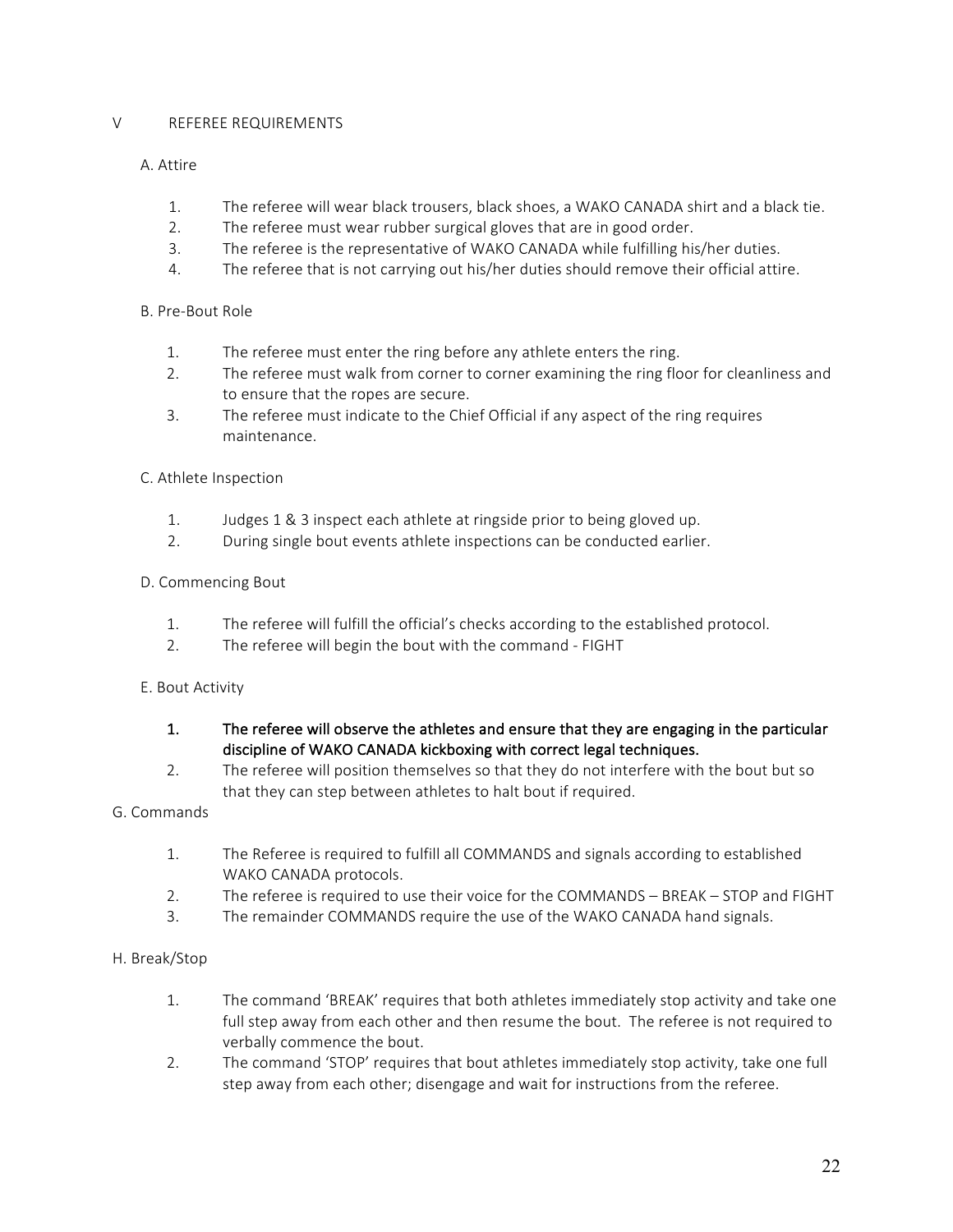# I. Ending Rounds

- 1. At the end of the round, the referee calls  $-$  **'STOP'** and directs athletes to their corners.
- 2. The referee then moves to one of the neutral corners during the rest period.
	- a. The referee can briefly remind any corner if they are close to a disqualification due to infractions or if they are not executing techniques with appropriateness.
	- b. The referee can briefly remind any coaches if they are close to being dismissed for coaching during the round or are failing to follow correct protocol.

# J. Ending Bouts

- 1. The referee reviews the final scoring provided by the Chief Official.
- 2. The referee directs both athletes to the center of the ring and stands between them.
- 3. The referee takes one step back and raises their hand towards the athlete that has won.
- 4. The referee directs the athletes to the ringside doctor for the post-bout inspection.

## K. Downs

- 1. A knock down occurs under the following conditions:
	- a. When any part of the body touches the canvas other than the feet due to the impact of a legal technique that lands on a legal target area.
	- b. When any part of the body is forced outside of the ropes or partly outside of the ropes due to the impact of a legal technique that lands on a legal target area. If the ropes were not present the athlete would have fallen on the canvas.
	- c. When the athlete falls on the ropes due to the impact of a legal technique that lands on a legal target area.
- 2. The following will occur upon any knockdown:
	- a. The opponent must immediately move to the closest neutral corner or the neutral corner that the referee instructs them to go to. They will stay in the corner facing the inside of the ring so they are visible to the referee.
	- b. The referee shall face the downed athlete and count aloud from one to eight with intervals of a second between each number. The referee shall indicate each number with their fingers so that the athlete can see the count.
	- c. If the opponent does not move to the neutral corner immediately, the referee will stop counting and instruct the opponent to do so. The counting shall continue where it was stopped.
- 3. Resuming the Bout
	- a. The athlete must stand up before the number eight is reached by the referee, make eye contact with the referee and raise their arms into a boxing position indicating that they are okay to continue.
	- b. The referee will ask them to take 1-2 steps forward with balance.
	- c. The referee will ask if they are able to continue, which they must verbally say yes.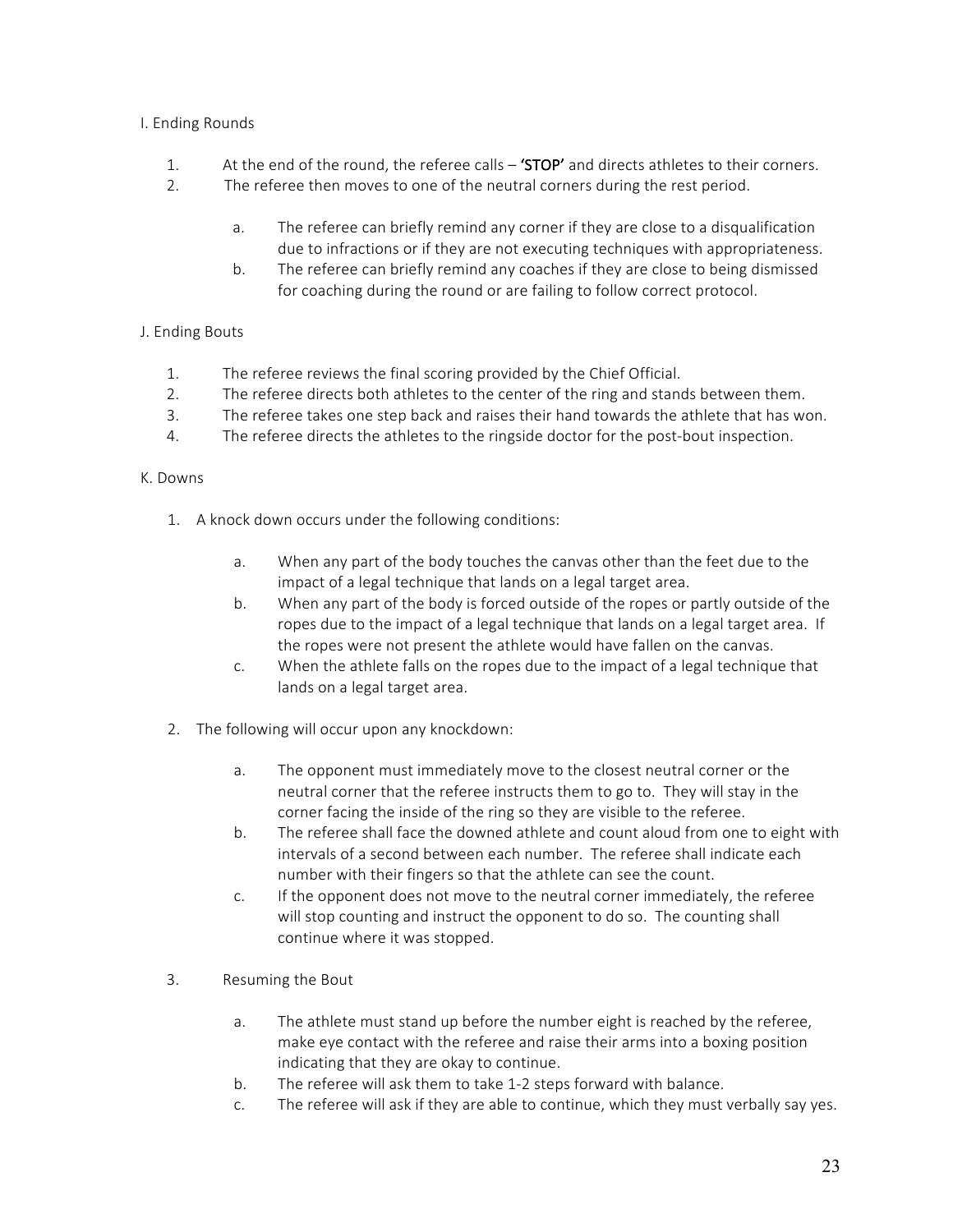- d. If the 3 conditions above are met, and if the referee feels the athlete has the ability to continue, they can resume the bout.
- e. The referee cleans the downed athlete's gloves first and then motions to the opponent to move to the center of the ring.
- f. The referee ensures that the athletes are a minimum of 2 meters apart and then begins the activity with the command 'FIGHT'
- 4. Ending the Bout after a Down
	- a. If the downed athlete stands up before the count of eight is reached but the referee determines that the athlete is visibly injured when they reach the count of eight, they will continue the count till the number 10. Once the number 10 is reached they will make the hand signal for a DQ. The bout result is a RSC (injury)
	- b. If the downed athlete is motionless during the referee will stop the count before 4, make the motion of a DQ and call in the doctor. The bout is a KO decision.
		- i. No other persons are allowed into the ring before the doctor.
		- ii. The referee is not to move the downed athlete
	- c. If the downed athlete is making a concerted effort to stand up during the count, the referee will continue the count. Once they reach eight, if the athlete has not stood up, the referee will continue the count till 10 and then make the motion of a DQ and quickly call the doctor into the ring. The bout results in a KO decision.
		- i. No other persons are allowed into the ring before the doctor.
		- ii. The referee is not to move the downed athlete
	- d. If the downed athlete stands up before the count of eight, the referee can end the bout by RSC (injury) under the following conditions:
		- i. The athlete does not raise their hands and make eye contact with referee.
		- ii. The athlete is unable to complete the task of walking forward and/or answering the referee's question to resume the bout.
		- iii. The athlete appears to be injured
- L. Additional Commands
- 1. Coaches Infractions (Lack of decorum)
	- a. If a coach is seen acting in a unprofessional manner or using offensive language, the referee will call 'STOP' to halt the bout.
	- b. The referee will point to the offending coach with index finger and make eye contact and then place his/her finger over his/her lips (signaling silence).
	- c. The referee will then commence the bout with 'FIGHT'
	- d. If the Coach continues a lack of decorum the referee will again halt the bout; point at the coach with the index finger and single the coach to leave the corner.
	- e. The Chief Official is responsible to ensure that the coach is no longer in the athlete's corner and that there is a replacement for the athlete.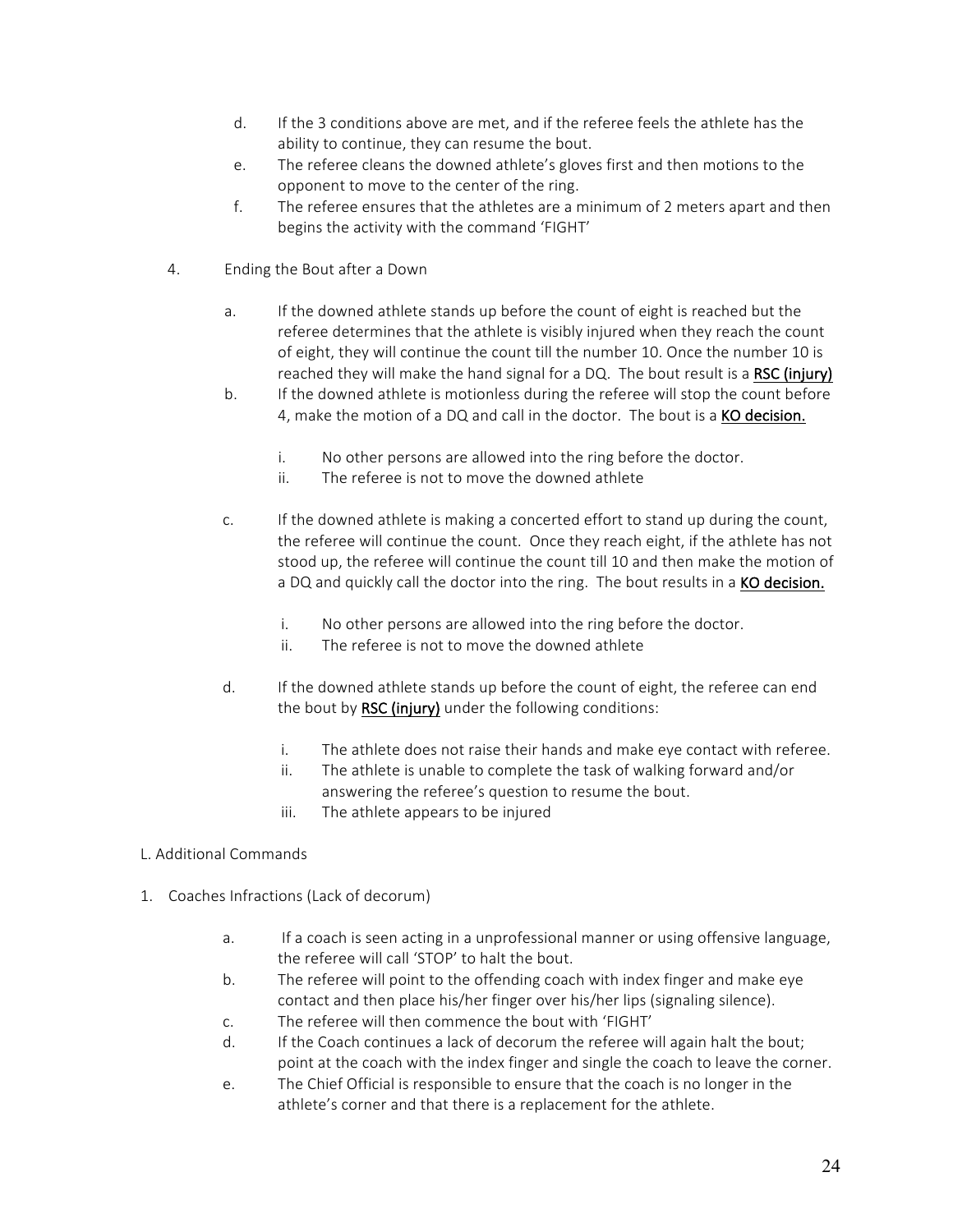# VI COACHING REQUIREMENTS

## A. Registration

- 1. All coaches acting as corner persons must have their annual coaching card on their possession during all competitive events.
- 2. Coaches are required to complete the following requirements:
	- a. Register with WAKO Canada annually
	- b. Take a minimum of a WAKO Canada Level I Coaching Course
	- *c.* Provide evidence of a Police Screen (vulnerably sector screen) required every 3 years
	- d. Complete the Concussion On-Line Course 'Making Headway.'
	- e. Have current First Aid certification required every 3 years

## B. Attire

- 1. All coaches and seconds must be dressed in full athletic wear. This includes full-length athletic pants, running shoes and a sport shirt (eg. T-shirt). Corner jackets are permitted.
- 2. No hats of any kind may be worn
- 3. Religious apparel is permitted but must be requested in writing prior to the competition.
- 4. Shirts with any offensive messages or images are not permitted.
- 5. If a coach or second does not have the appropriate attire the referee and/or chief official will inform them at which point they will be given 60 seconds to fulfill the requirements or resign from the cornering duties. If the notified coach/second is not dressed appropriately, the athlete will be disqualified.

## C. Positioning

1. Only three people are allowed in the athlete's corner – one coach and two seconds.

| During rest periods – | The main coach is allowed in the ring                   |
|-----------------------|---------------------------------------------------------|
|                       | One second is allowed on the canvas – outside the rope  |
|                       | One second is allowed on the floor $-$ outside the ring |

- 2. During the progress of rounds, coaches and seconds must be a minimum of  $\frac{1}{2}$  meter distance from the ring.
	- a. During rounds towels, buckets and stools must be removed from the ring/platform.
	- b. The coach and seconds must be seated during the progress of the round with their heads below the level of the platform.
- 3. Coaching is permitted during the progress of any round but must be with decorum.
	- a No swearing, derogatory or offensive language or comments is permitted
	- b A coach may be disqualified during a round and cannot be replaced.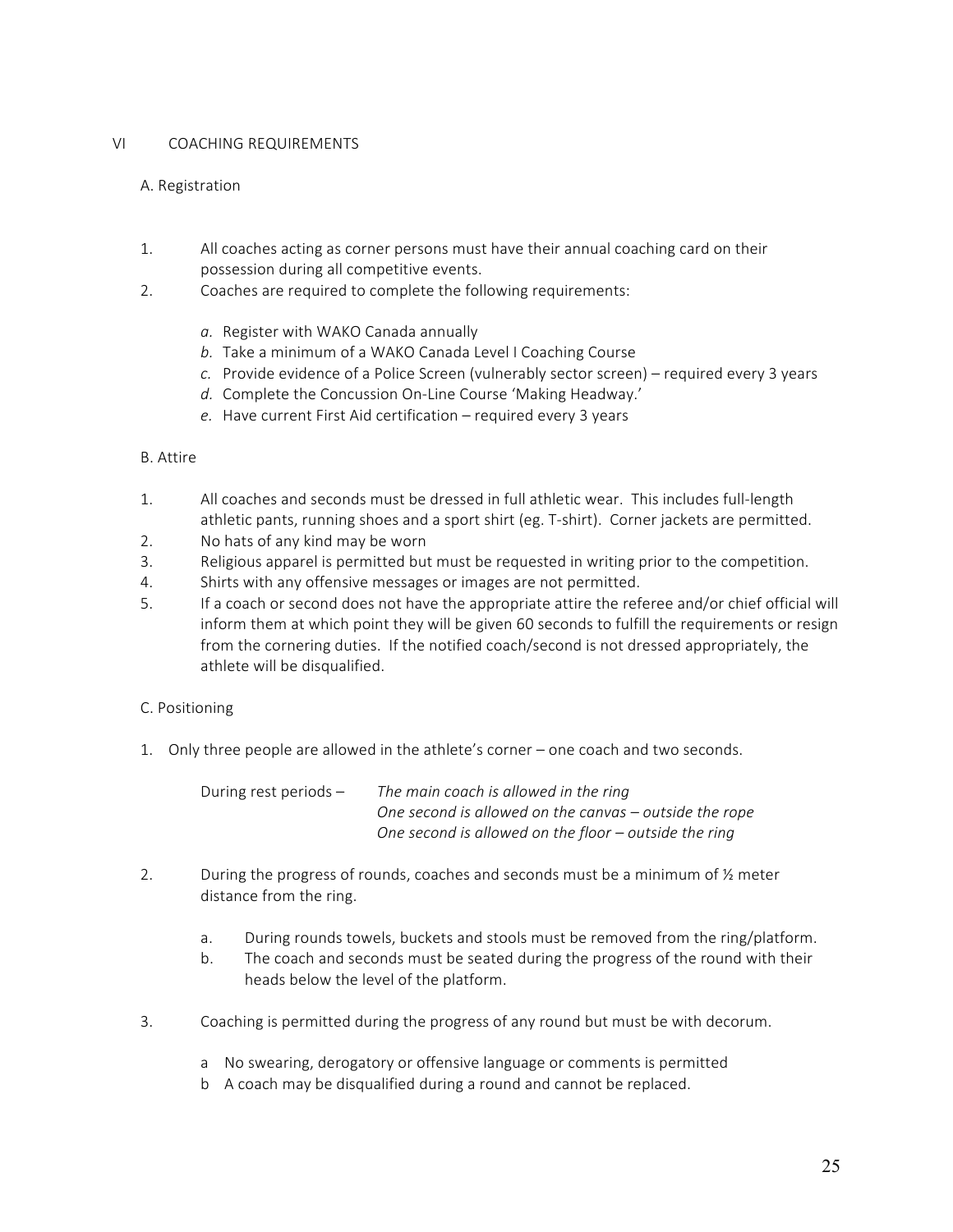## VII. HEALTH and SAFETY REQUIREMENTS

# A. Standing 8 Counts

A standing '8' count is designed to protect the safety of the athlete by allowing the referee to assess the affected athlete and determine if he/she is fit to continue the bout. The following require the issuing of a standing '8' count:

- 1. An athlete receives an unprotected legal scoring technique to the head, which directly results in the head snapping back a minimum of 45 degrees from the perpendicular axis. The movement of the head must be due to the impact of the legal technique.
- 2. An athlete receives an unprotected legal scoring technique to the head, which directly results in the head rotating 45 degrees or more from original position. The rotation of the head must be due to the impact of the legal technique.
- 3. An athlete receives an unprotected legal scoring technique to any legal target area and is visibly affected immediately or within the next few moments. This can include any of the following – signs of dizziness or lack of balance; loss of muscular control; or unable to focus on the opponent.
- 4. An athlete receives 4 consecutive unprotected scoring techniques to any legal target area.
- 5. An athlete is retreating and receives 2 unprotected legal scoring techniques on a minimum of 3 concurrent occasions during the advancement of the opponent without any legal scoring technique retaliation.
- 6. Any part of the body touches the canvas due to the impact of a scoring technique that lands on a legal scoring area. The only exception is that of a legal sweep.
- 7. Any part of the body falls on the ropes or goes in between the ropes due to the impact of a legal technique that lands on a legal target area.

## B. Premature Stoppages

The following are the types of stoppages and the requirements imposed by WAKO CANADA and all provincial/territorial affiliates:

- 1. Knock-Outs (KO) The following are conditions that result in a KO decision:
	- a. An athlete is downed due to the impact of a legal technique on a legal target area and is in a state of unconsciousness.
	- b. An athlete is downed due to the impact of a legal technique on a legal target area and is conscious but is unable to stand by the count of 8.
- 2. The following protocol must be followed for a KO decision:
	- a. The doctor shall be brought into the ring to examine the athlete and make the appropriate decision for the immediate care of the athlete.
	- b. The athlete shall be examined immediately afterwards and accompanied to their home or suitable accommodation by the coach of the athlete, or by his coach and guardian if they are a minor.
	- c. A notion of a KO must be inputted in the athlete's passport by the doctor/chief official. In addition, the Chief Official shall indicate in the passport and the final bout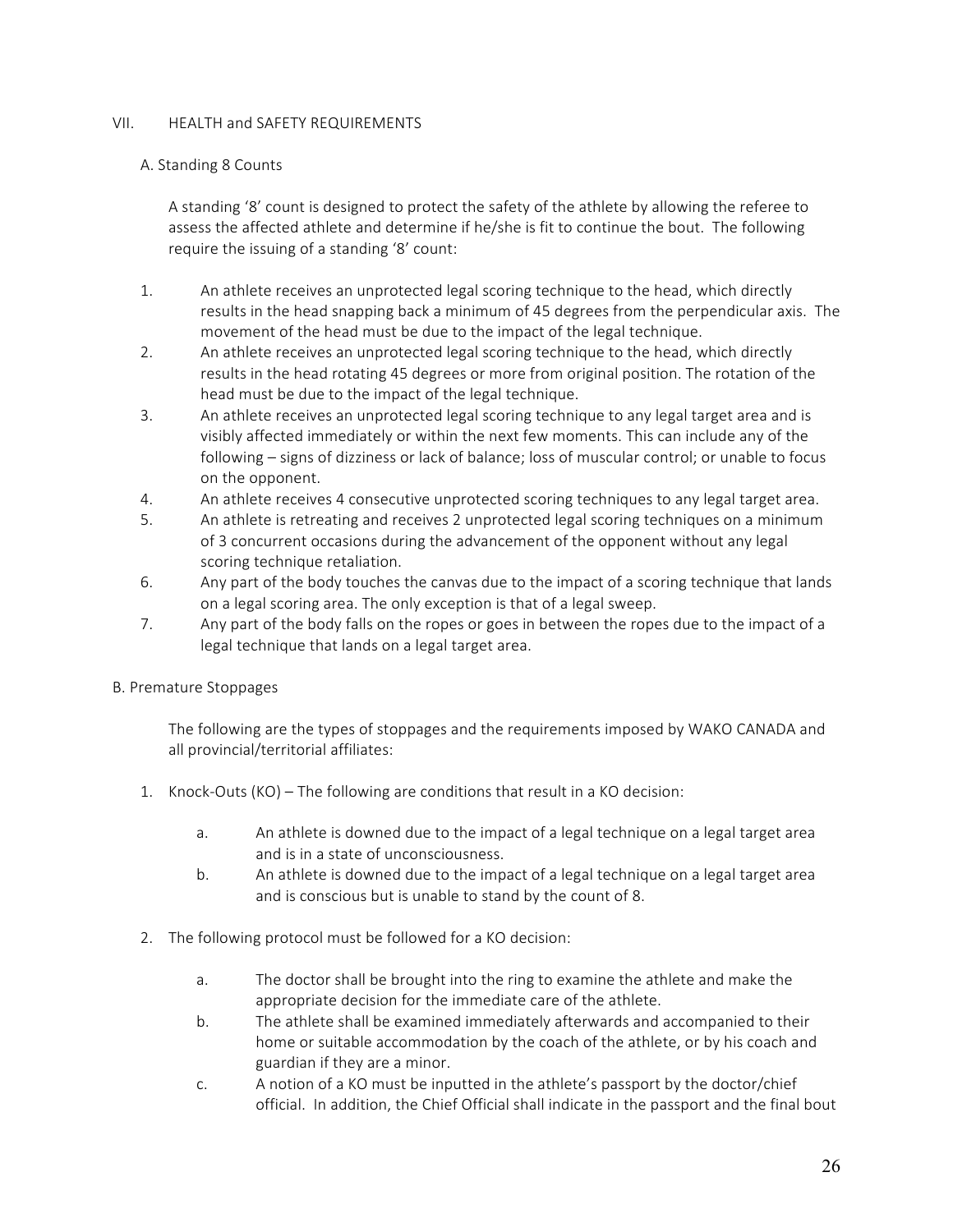documents, the suspension period (start and end) and the requirement of a medical note to resume kickboxing after the suspension period is completed.

- d. The KO'd athlete is not required to stay in the ring for the official decision and should be taken to the dressing room for a neurological assessment by the event doctor.
- e. The athlete is not permitted to participate in a sanctioned competition or club sparring for a 60-day period after the date of the KO decision.
- f. The athlete is only permitted to resume kickboxing after the 60-day rest period once they have taken a special examination and are certified by a qualified doctor of medicine to be fit to engage in kickboxing competition. This letter must be provided to the club coach, the WAKO CANADA office and the provincial affiliate.
- g. An athlete that has received two KO results in a period of one year shall not take part in competition or sparring for a period of 120 days.
- h. An athlete that has received three KO results in a period of one year shall not take part in a competition or sparring for a period of one year from the third KO.
- i. Any athlete that has suffered a KO must comply with any recommendations made by the doctor for further examination.
- 3. RSC (injury) The following are conditions that result in a RSC (injury) decision:
	- a. An athlete is downed due to the impact of a legal technique on a legal target area is able to stand by the count of 8 but the decision of the referee, doctor or chief official is to stop the bout.
	- b. An athlete is downed three times during a bout.
	- c. The athlete is visually injured and the doctor determines that they require medical assessment.
- 4. The following protocol must be followed for a RSC (injury) decision:
	- a. The doctor shall be brought into the ring to examine the athlete and make the appropriate decision for the immediate care of the athlete.
	- b. The athlete shall be examined immediately afterwards and accompanied to their home or suitable accommodation by the coach of the athlete, or by his coach and guardian if they are a minor.
	- c. A notion of a RSC (injury) must be inputted in the athlete's passport by the doctor/chief official. In addition, the Chief Official shall indicate in the passport and the final bout documents, the suspension period (start and end) and the requirement of a medical note to resume kickboxing after the suspension period is completed.
	- d. The athlete is not required to stay in the ring for the official decision and should be taken to the dressing room for an assessment by the event doctor.
	- e. The athlete is not permitted to participate in a sanctioned competition or club sparring for a 30-day period after the date of the RSC (injury) decision.
	- f. The athlete is only permitted to resume kickboxing after the 30-day rest period once they have taken a special examination and certified by a qualified doctor of medicine to be fit to engage in kickboxing competition. This letter must be provided to the club coach, the WAKO CANADA office and the provincial affiliate.
	- g. The event doctor can indicate if an additional examination is required by the athlete before they are permitted to engage in competition or sparring.